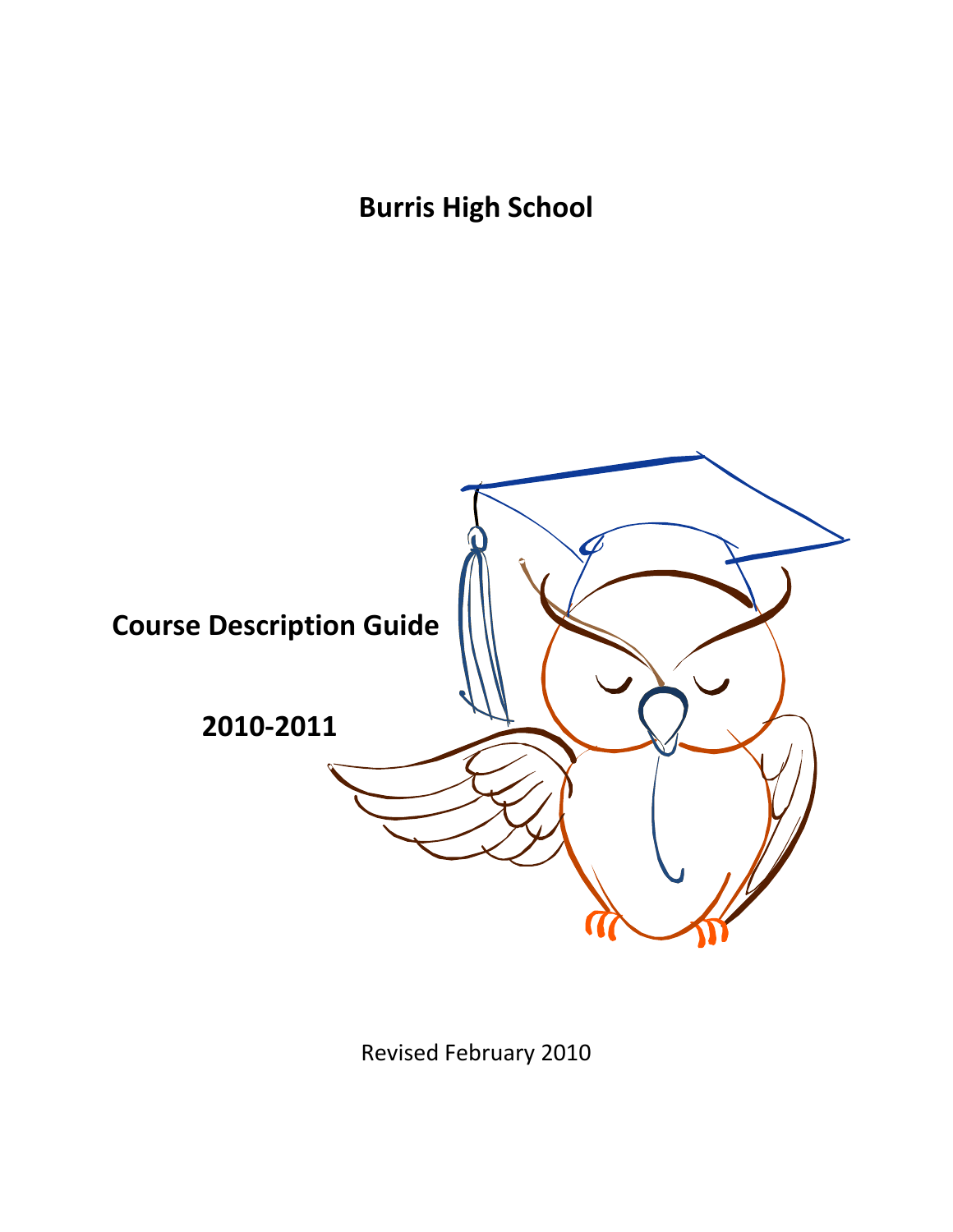#### **CORE 40**

All students entering the ninth grade should work toward completing the Indiana Core 40. Students completing Core 40 at Burris shall have completed a minimum of 45 credits.

Students should complete the Core 40 to be considered for admission to Indiana's four-year colleges. The same courses are strongly suggested for admission to a two-year public college or entry into the workforce. Complete the Core 40 by:

### **1. Taking 28 to 30 credits.**

| Language Arts<br><b>Mathematics</b> | 8 credits in literature, composition, and speech<br>6-8 credits in Algebra I, Geometry, Algebra II, and beyond |
|-------------------------------------|----------------------------------------------------------------------------------------------------------------|
| Science                             | 6 credits in laboratory science from the following:                                                            |
|                                     | 2 Biology                                                                                                      |
|                                     | 2 Physics or Chemistry                                                                                         |
|                                     | and 2 additional credits from Chemistry, Physics, Earth/Space Science,                                         |
|                                     | Environmental Science, Physical Science, or other advanced science courses                                     |
| Social Studies                      | 6 credits distributed as follows:                                                                              |
|                                     | 2 U.S. History                                                                                                 |
|                                     | 1 U.S. Government                                                                                              |
|                                     | 1 Economics                                                                                                    |
|                                     | 2 World History and Civilization                                                                               |
| <b>Physical Education</b>           | 2 credits (two semesters)                                                                                      |
| <b>Health and Wellness</b>          | 1 credit (one semester)                                                                                        |

#### **2. Choosing 8 credits in courses from the list above or the list below.**

| Foreign Languages | Chinese, French, German, Japanese, Latin, Russian, or Spanish          |
|-------------------|------------------------------------------------------------------------|
| Arts              | Art. Music or Drama                                                    |
| Computers         | <b>Computer Applications</b>                                           |
| Career Area       | At least 6 credits in a logical sequence from a technical career area. |

#### **3. Choosing 2 to 4 more credits from any courses at your school.**

#### **It is the responsibility of the student to see that the requirements for graduation are met.**

All high school students are required to enroll in six credits per semester. To maintain enrollment at Burris, students must take all course work at Burris Laboratory School, Indiana Academy, or Ball State University. It is the responsibility of each student to complete and submit the proper paperwork for taking independent studies and Ball State University courses.

#### **May term is a graduation requirement for all Burris High School students. Students should earn 6.0 May term credits per year. Letter grades are earned for May Term classes, but they are not calculated into the student's grade point averages.**

**Students considering athletics in college are strongly urged to be familiar with the NCAA Approved Course list and plan their academic courses accordingly. The list can be found on www.ncaaclearinghouse.net.**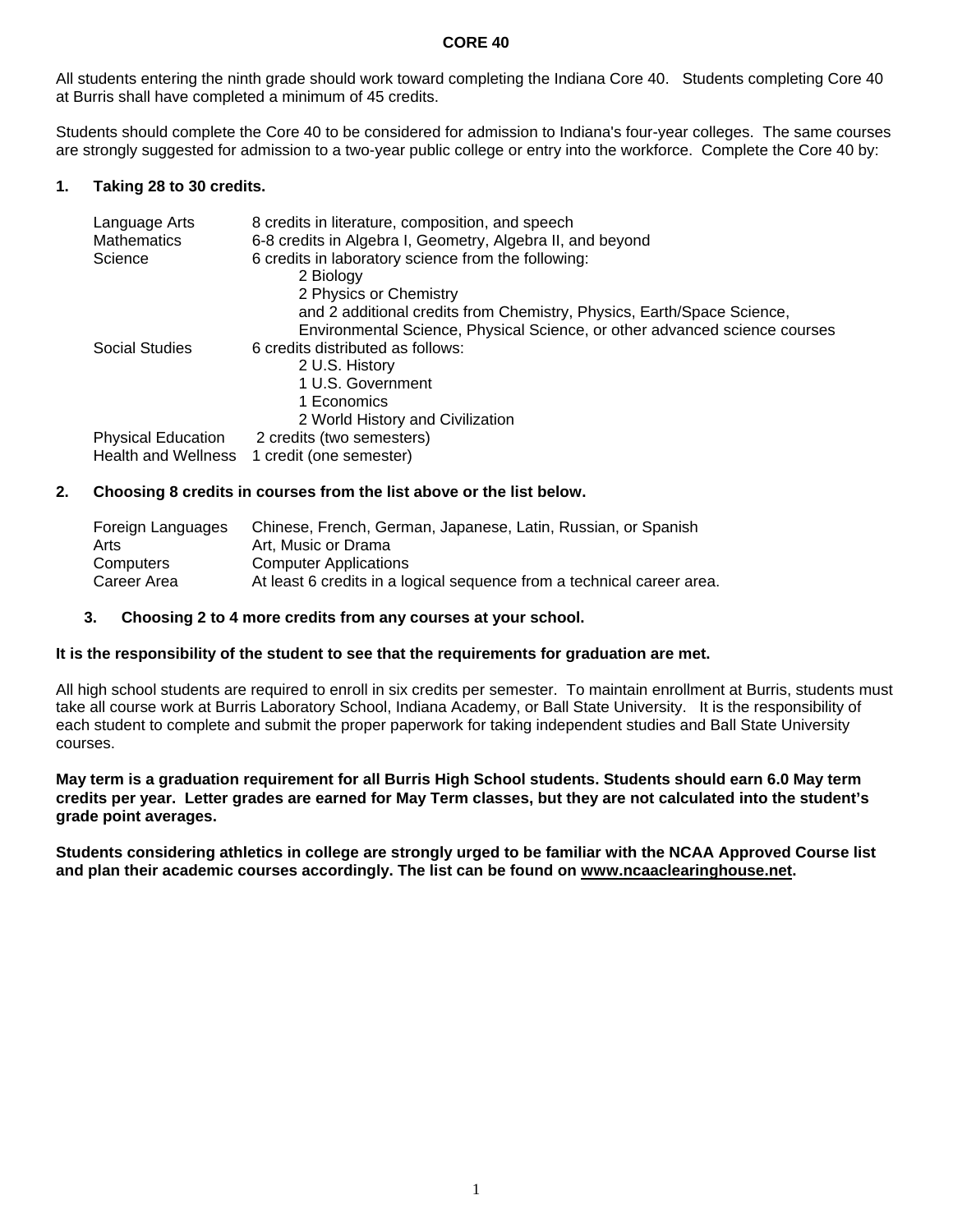### **CORE 40 with ACADEMIC HONORS**

In order for a Burris graduate to be eligible for a Core 40 with Academic Honors Diploma, the student must complete a minimum of forty-seven (47) high school semester credits earned during enrollment in grades 9-12. The following areas and courses are required:

- (1) English Language Arts 8 credits
- (2) Social Studies 6 credits
- (3) Mathematics 8 credits
- (4) Science 6 credits<br>(5) Foreign Language 6 or 8 credits  $(5)$  Foreign Language
- (6) Fine Arts 2 credits
- (7) Health and Wellness 1 credit
- (8) Physical Education 2 credits

In addition to the minimum course requirements, courses counting toward a Core 40 with Indiana Academic Honors Diploma are subject to the following requirements:

- (1) Language arts credits must include speech, literature, and composition
- (2) Social studies credits must include one semester of economics, one semester of government, two semesters of U.S. History, and two semesters of World History and Civilization.
- (3) Mathematics credits must include algebra II and another upper level mathematics course. If a student has completed algebra I in middle school, that student must earn only six (6) high school mathematics credits.
- (4) Science credits must include:
	- (A) 2 credits in biology
	- (B) 2 credits in chemistry or physics
	- (C) 2 additional credits from Chemistry, Physics, Earth/Space Science, Environmental Science, Physical Science, Adv. Chemistry, Adv. Physics or any other Core 40 science course
- (5) Foreign language credits must include:
	- (A) 6 credits in one language; or
	- (B) 4 credits in one language and 4 credits in another language.

(6) To meet the fine arts requirement, credit will be awarded for all fine arts and music classes including those that have a major emphasis on art or music history. Credit may be given in art media if the course emphasis is on production of creative products rather than technical aspects of the area.

Only courses in which a student has earned a grade of "C" or above may count toward a Core 40 with Academic Honors Diploma. To be eligible for a Core 40 with Academic Honors Diploma, a student must have a grade point average of "B"/3.0 or above. The overall average must be calculated by counting all courses taken. Thus, if a student retakes a course, the previous course grade or credit(s) cannot be dropped from the calculation of the grade point average. The number of attempted credits recorded on the student's transcript is used in calculating the overall grade point average. Independent studies and internships may not be used to complete the required courses credits for a Core 40 with Academic Honors Diploma, but can count towards the total of 47 credits as elective credits.

Also, complete one of the following:

- Two Advanced Placement courses (4 credits) and corresponding AP exams
- Dual credit high school/college credit courses (6 transferable college credits)
- A combination of AP course (two credits) and corresponding AP exams and dual high school/college credit course(s) (3 transferable college credits)
- Score 1200 or higher on the combined SAT critical reading and math
- Score a 26 composite ACT
- An International Baccalaureate Diploma (not currently offered at Burris)

### **It is the responsibility of the student to see that the requirements for graduation are met.**

All high school students are required to enroll in six credits per semester. To maintain enrollment at Burris, students must take all course work at Burris Laboratory School, Indiana Academy, or Ball State University. It is the responsibility of each student to complete and submit the proper paperwork for taking independent studies and Ball State University courses.

**May term is a graduation requirement for all Burris High School students. Students should earn 6.0 May term credits per year. Letter grades are earned for May Term classes, but they are not calculated into the student's grade point averages.** 

**Students considering athletics in college are strongly urged to be familiar with the NCAA Approved Course list and plan their academic courses accordingly. The list can be found on www.ncaaclearinghouse.net.**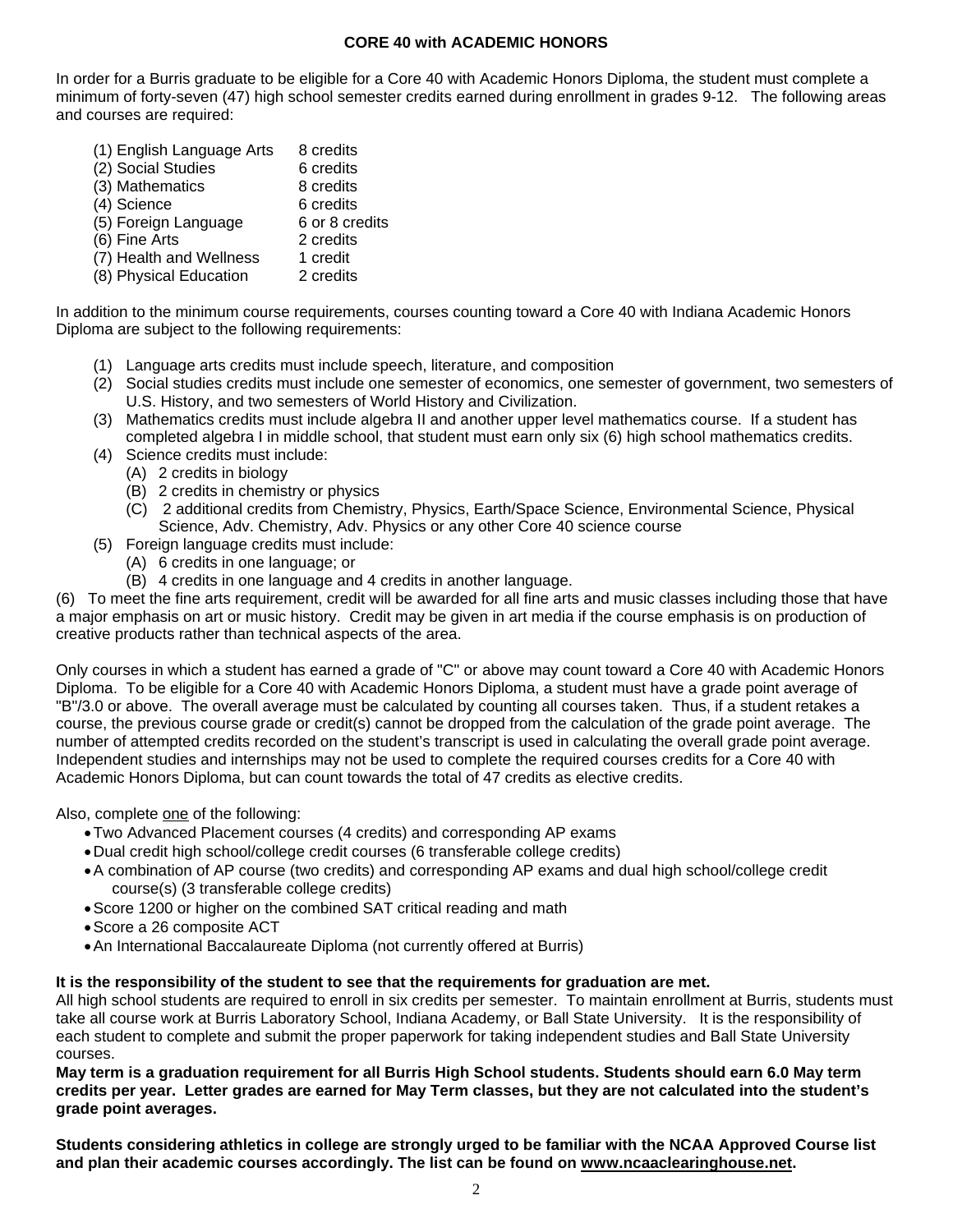## **CORE 40 with TECHNICAL HONORS**

In order for a Burris graduate to be eligible for a Core 40 with Technical Honors Diploma, the student must complete a minimum of forty-seven (47) high school semester credits earned during enrollment in grades 9-12. Students should complete the Core 40 to be considered for admission to Indiana's four-year colleges. The same courses are strongly suggested for admission to a two-year public college or entry into the workforce. The following areas and courses are required:

### **1. Taking 29 to 31 credits.**

|    | Language Arts                                                        | 8 credits in literature, composition, and speech                           |
|----|----------------------------------------------------------------------|----------------------------------------------------------------------------|
|    | <b>Mathematics</b>                                                   | 6-8 credits in Algebra I, Geometry, Algebra II, and beyond                 |
|    | Science                                                              | 6 credits in laboratory science from the following:                        |
|    |                                                                      | 2 Biology                                                                  |
|    |                                                                      | 2 Physics or Chemistry                                                     |
|    |                                                                      | and 2 additional credits from Chemistry, Physics, Earth/Space Science,     |
|    |                                                                      | Environmental Science, Physical Science, or other advanced science courses |
|    | Social Studies                                                       | 6 credits distributed as follows:                                          |
|    |                                                                      | 2 U.S. History                                                             |
|    |                                                                      | 1 U.S. Government                                                          |
|    |                                                                      | 1 Economics                                                                |
|    |                                                                      | 2 World History and Civilization                                           |
|    | <b>Physical Education</b>                                            | 2 credits (two semesters)                                                  |
|    | Health and Wellness                                                  | 1 credit (one semester)                                                    |
| 2. | Choosing 8 credits in courses from the list above or the list below. |                                                                            |
|    | Foreign Languages                                                    | Chinese, French, German, Japanese, Latin, Russian, or Spanish              |
|    | Arts                                                                 | Art, Music or Drama                                                        |

Computers Computer Applications

Career Area **At least 6 credits in a logical sequence from a technical career area.** 

- 3. Students must complete a career-technical program resulting in 8 or more related credits
- 4. It is recommended that students earn 2 additional credits in mathematics and 4-8 credits in World Languages for four year college admission.

Also, complete two of the following, one must be A or B:

- A. Score at or above the following levels on WorkKeys: Reading for Information—Level 6; Applied Mathematics Level 6; Locating Information—Level 5
- B. Complete dual high school/college credit courses in a technical area (6 college credits)
- C. Complete a Professional Career Internship course or Cooperative Education course (2 credits)
- D. Complete an industry-based work experience as part of two-year technical education program (minimum 140 hours)
- E. Earn a state-approved, industry recognized certification

Only courses in which a student has earned a grade of "C" or above may count toward a Core 40 with Technical Honors Diploma. To be eligible for a Core 40 with Technical Honors Diploma, a student must have a grade point average of "B"/3.0 or above. The overall average must be calculated by counting all courses taken. Thus, if a student retakes a course, the previous course grade or credit(s) cannot be dropped from the calculation of the grade point average. The number of attempted credits recorded on the student's transcript is used in calculating the overall grade point average. Independent studies and internships may not be used to complete the required courses credits for a Core 40 with Technical Honors Diploma, but can count towards the total of 47 credits.

#### **It is the responsibility of the student to see that the requirements for graduation are met.**

All high school students are required to enroll in six credits per semester. To maintain enrollment at Burris, students must take all course work at Burris Laboratory School, Indiana Academy, or Ball State University. It is the responsibility of each student to complete and submit the proper paperwork for taking independent studies and Ball State University courses.

**May term is a graduation requirement for all Burris High School students. Students should earn 6.0 May term credits per year. Letter grades are earned for May Term classes, but they are not calculated into the student's grade point averages.** 

**Students considering athletics in college are strongly urged to be familiar with the NCAA Approved Course list and plan their academic courses accordingly. The list can be found on www.ncaaclearinghouse.net.**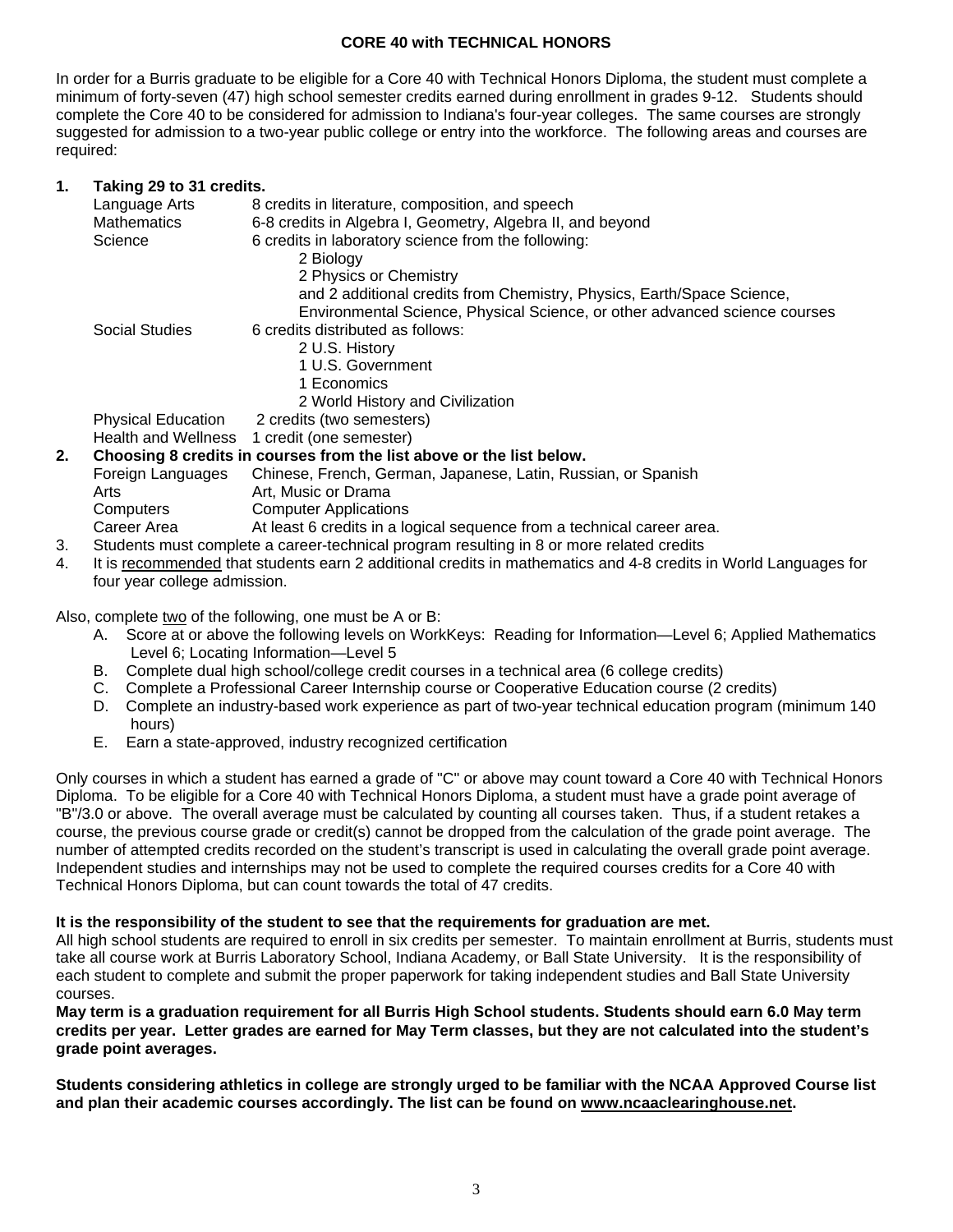**Academy Classes** - Burris students may enroll in classes at the Indiana Academy when appropriate and if class space is available. Advanced placement, distance learning, and optional foreign languages are open to Burris students. Enrollment is by permission only and placement testing may be required. Academy classes taken by Burris students will appear on the official transcript. Students interested in enrolling in an Academy class should discuss this option with the guidance counselor at Burris. Academy classes will, in most cases, count toward the Indiana Academic Honors Diploma and meet the requirements set by the NCAA for students wishing to participate in NCAA athletics. Students should check with the guidance counselor before enrolling to make certain that courses meet all requirements for the Indiana Academic Honors Diploma and the NCAA, where applicable.

**Ball State University Classes** - Burris juniors and seniors who have mastered the appropriate courses may investigate taking a course or courses at Ball State University. (Younger students who have not met junior status but who have an interest in a special Ball State offering must seek special permission from the principal). Burris requires that students have a minimum cumulative GPA of 3.00 or above to enroll in college classes. Students receiving a grade lower than a "C" in a college class will be required to take a full load of classes in Burris during the next term. No more than one college class may be taken each semester during the junior year and no more than two college classes may be taken each semester during the senior year unless special permission is granted by the principal. Students interested in taking Ball State courses should first consult with their parents and then discuss their interests with the guidance counselor. The appropriateness of said courses will be checked and each student will be informed of the necessary steps to register for a Ball State University course. Please note that a three credit hour course at Ball State University equals one Burris credit. A one or two credit hour course at Ball State University cannot be taken in place of one Burris class. Courses requested by a student are identified, and the guidance counselor will check to see if the desired course/courses will fit into the student's schedule and meet specific academic needs. If so, pink slips with specific instructions will be prepared and, after the student submits the forms to the guidance counselor, the forms will be taken to Burris 133A. Letters to the appropriate Ball State department chairs will be prepared so the student can acquire departmental permission to take the university courses, and the Burris principal will review and approve or deny the student's request. When a student returns to Room 133A to pick up the letter which goes to a department chair for a signature of approval, the student will be given a complete packet of materials which clearly defines the process to be completed before registration in a college class is official. A student will be officially enrolled in a Ball State class only if the student has completed all of the designated steps and paid the assigned university fees. Any student not appearing as a registered student in the Ball State University computer system cannot count the class as one of their six classes. Students and their parents are responsible for fees associated with university courses. Some students take courses for high school credit only (audit fee). Other students choose to take courses for dual credit (high school and college). In such a case, university fees for specific hours apply. The student and parents should make a determination of the type of credit that a student earns. Any questions concerning these options may be addressed to the guidance counselor at 285-2341. All courses taken at the university become part of the student's official schedule, appear on the official high school transcript, and count toward the Indiana Academic Honors Diploma requirements, if applicable.

**Effort Grade (E)** - Faculty members at Burris Laboratory School have the option of issuing an E grade. This grade is granted when a student has worked to his/her highest potential in a class but was unable to master the assigned work at the passing level identified by the individual teaching the class. An E grade is a credit-bearing grade; however, it has no impact on the GPA. Only A, B, C, D, and NC grades are included in a student's GPA. An E grade in a course does count toward graduation requirements. When a faculty member is considering an E grade, consultation with the counselor, resource room personnel, section 504 coordinator, or other personnel working with the student's academic program is appropriate and recommended.

**High School Credit Below Grade** 9 - High school credit will be given for algebra or geometry taken during middle school at Burris. Transfer students will receive credit IF the prior school awarded high school credit. Students wishing to earn high school credit before entering the ninth grade must seek approval from the principal. Approval must be sought before the course is taken. Each request will be considered on an individual basis.

**INC (Incomplete) -** Should unusual circumstances arise, such as an illness or family emergency, that prevents the student from completing course work at mid-term or the end of the semester by the deadlines for grades to be issued, a teacher may issue an "I" (Incomplete) grade. To request a grade of "I", the teacher must request a form that is available in room 133A. This form must be submitted according to the deadlines for the submission of all other mid-term or final grades (8:00 a.m. on the third school day following the end of the mid-term or the semester, unless otherwise noted). Instructions for completing the form are included on the form. A deadline for completing assignments must be indicated on the form. To change the grade from "I", the teacher must complete an official grade change form no later than the end of the second school day following the above deadline. If the above requirements are not met and the grade change form is not filed, the "I" grade will automatically become a "NC" (no credit) on the third school day following the above deadline. Grades of "I" earn no credit, do not affect the GPA, and are not considered passing when determining athletic eligibility for a student. However, when the "I" grade is changed according to the above deadlines, the new grade will be used to determine athletic eligibility. All requests for use of "I" require completion of the form and approval of the principal.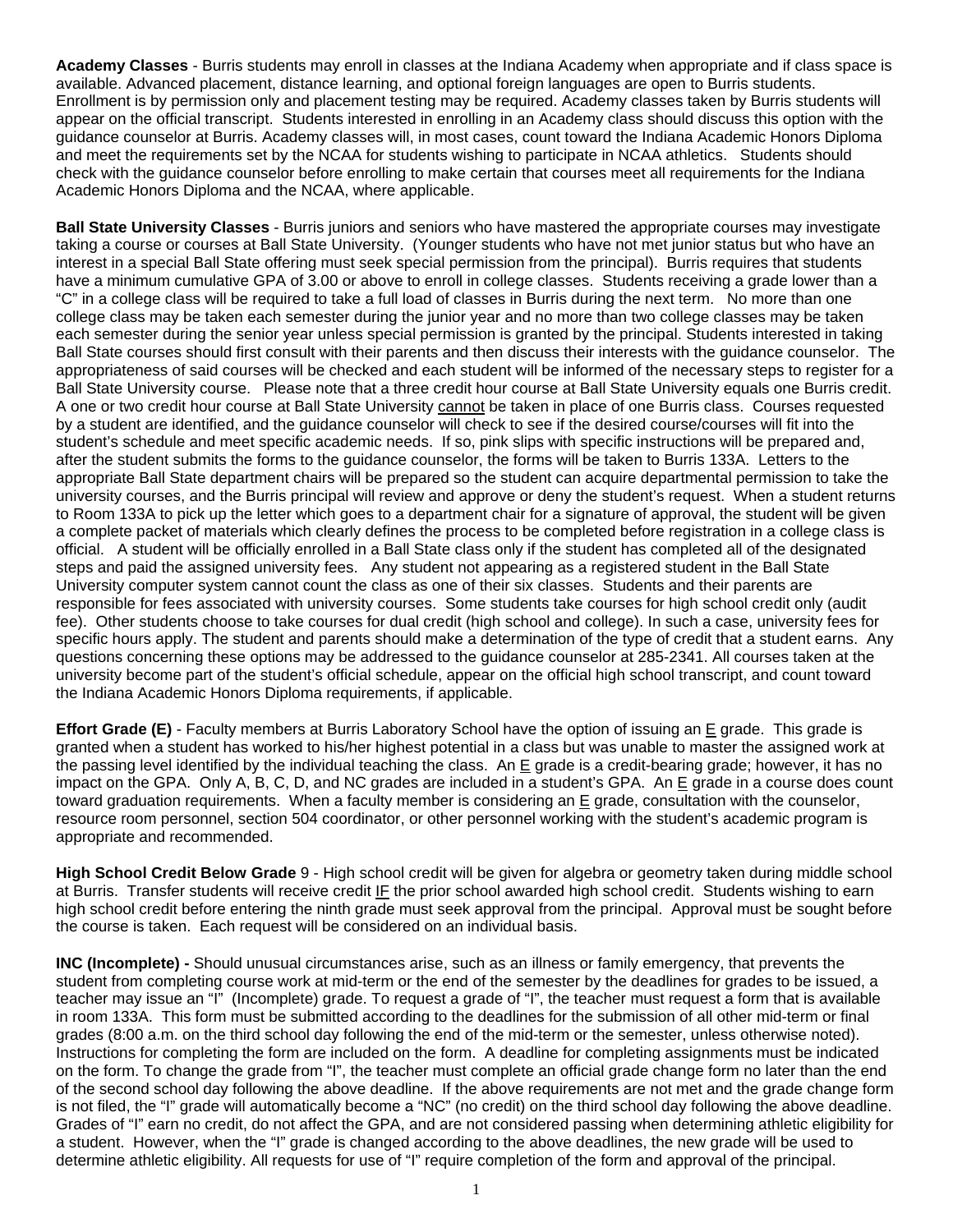**Independent Study** - Independent study is an option for juniors and seniors only with a cumulative GPA of 3.00 or above. This program provides students with an opportunity to extend their education beyond the courses that are on the schedule for the academic year (No course that appears on the schedule is to be taken as an independent study). Independent studies may not be used to meet the required credits for an Indiana Academic Honors Diploma, but can count towards the total of 47 credits. The NCAA Clearinghouse does not recognize Independent studies. Students who are planning to participate in NCAA athletics should not take independent study courses unless they are above and beyond regular graduation requirements. A student wishing to consider an independent study should discuss the appropriateness of the option with parents and the guidance counselor. The student must develop the program for the independent study with the assistance of a faculty advisor. Each student may include only one independent study as part of the required six classes each semester. Seniors may not take an independent study if enrolled in an internship. A student wishing to pursue an independent study must prepare the necessary forms that are available in the Burris Counseling Center. An Independent Study Proposal must be filled out appropriately, turned in by the established deadline, and signed by the student, parent, and advisor. The principal's approval is required for each completed proposal to be valid. Failure to complete the proposal by the established deadline may result in the denial of the proposal and the placement of the student in a course from the Burris schedule. Grades for independent study are issued at mid-term and at the end of the semester. Time logs are to be maintained. Each independent study is worth one credit, and 90 hours of study must be documented. A final project, determined by the student and advisor of each independent study, is required. Each student will share the final project with peers and faculty personnel in an appropriate setting. Independent studies are part of a student's regular schedule and appear on the official transcript. Independent studies do **not** count toward the required courses for the Indiana Academic Honors Diploma credits.

**Internships** - Internships are an option for seniors only and must be career oriented. Students must have a minimum cumulative GPA of 3.00 or above. This program would extend their education beyond the courses that are on the schedule for the academic year. Only elective credit will be given for a completed internship. Students will not be permitted to take an internship and an independent study during the same semester. Internships require a documented log of 90 hours per semester credit. A student wishing to consider an internship should discuss the appropriateness of this option with parents, the guidance counselor, and the principal. A proposal for an internship must be completed, turned in by the established deadline, and signed by the student, parent, and supervisor of the internship. The principal's approval is required for each internship. Internships are part of a student's regular schedule and appear on the official transcript. Failure to complete the proposal by the established deadline may result in the denial of the proposal and the placement of the student in a course from the Burris schedule.

**NC Grade -** The indicator NC (No Credit) identifies a failing grade and is factored into the grade point average. NC is used when the student has not satisfactorily completed work assigned with a passing grade; the classroom teacher is responsible for determining the assignment of an NC.

**Retaking Courses** - Students wishing to repeat a course taken during the Fall Semester should take the course over during the Fall Semester. Students wishing to repeat a course taken during the Spring Semester should take the course over during the Spring Semester. The student's overall grade point average must be calculated by counting all attempted course credits and grades. Thus, if a student retakes a course, the previous course grade and credit(s) cannot be dropped from the calculation of the grade point average. No record of courses is dropped from the transcript. If a student retakes a class which was previously passed in an attempt to earn a higher grade, both grades will remain on the transcript, but the student will earn a credit for only the second course taken. If a student retakes a course previously passed and fails the second attempt, the credit from the first course remains and both grades are listed on the transcript. If a student has a question about retaking a class, the student should clear it through the guidance counselor. For athletic eligibility, students must pass 5 full credit courses (Burris PE counts as 1, BSU course must be a 3 hour course to count as 1) for which the student has not received prior credit. Example: A student retaking a course for an improved grade when the original grade was a D- or better is not allowed to count that course toward athletic eligibility. Consult the athletic director or guidance counselor for any clarification of this IHSAA rule.

**Seventh Semester Graduation - Students may opt to petition the principal to graduate at the completion of all graduation requirements at the end of the student's seventh semester in school. The principal may grant or deny the request.**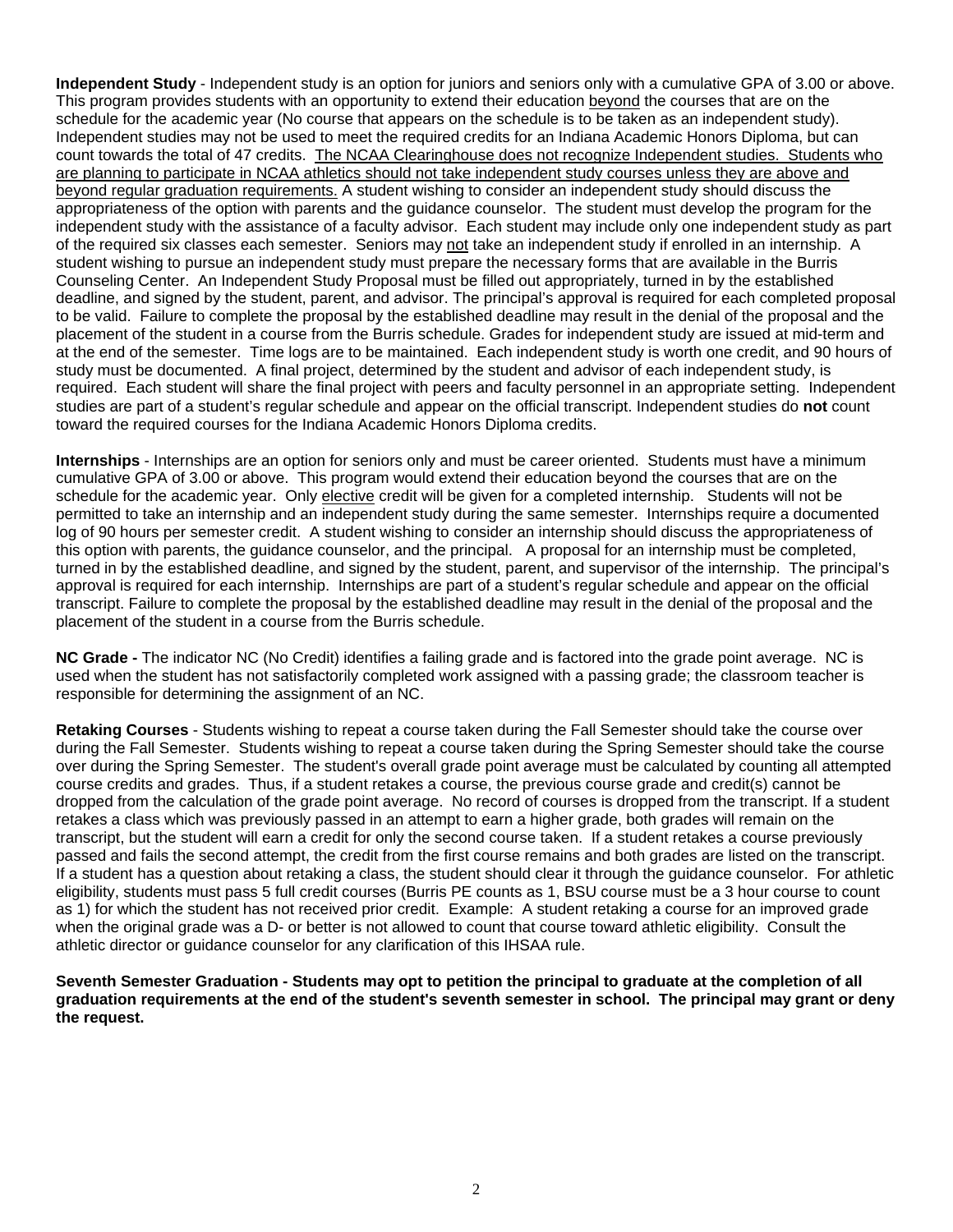## **ART**

All courses are for one semester credit.

**ART HISTORY: Offered Spring 2011.** Art History is a course based on the Indiana Academic Standards for Visual Art. Students taking Art History engage in sequential learning experiences that encompass art history, art criticism, aesthetics, and production. Students study works of art and artifacts from world cultures, engage in historically relevant studio activities; utilize research skills to discover social, political, economic, technological, environmental, and historical trends and connections; analyze, interpret, theorize, and make informed judgments about artwork and the nature of art; relate art to other disciplines and discover opportunities for integration; and incorporate literacy and presentational skills. Students utilize the resources of art museums, galleries, and studios, and identify art-related careers.

- Recommended Grade Level: 9, 10, 11, or 12
- Credits: a 1-semester course for 1 credit
- Fulfills requirement for 1 of 2 Fine Arts credits for Core 40 with Academic Honors diploma
- No prerequisite required for this class
- Counts as a Directed Elective or Elective for the General, Core 40, Core 40 with Academic Honors and Core 40 with Technical Honors diplomas
- A Career Academic Sequence or Flex Credit course

**CERAMICS: Not currently offered.** The ceramics students will be introduced to different hand-building methods of pottery, such as coil, slab, pinch, drape, plus the opportunity to throw on the potter's wheel. They will engage in sequential learning experiences that encompass art history, art criticism, aesthetics and production and lead the creation of portfolio quality works.

- Art history, students search for meaning, significance, and direction in their work through an in-depth analysis of historical and contemporary ceramics from a variety of cultural groups identifying relationships between context, form and function.
- Art criticism, students search for meaning, significance and direction in their work by critically examining the relationships between context, form, function, and meaning in their own work and in historical and contemporary ceramic works;
- Aesthetics, students search for meaning, significance, and direction in their work by; (1) formulating evaluations of historic and contemporary ceramic works, (2) responding to personal questions about the nature of art, (3) reflecting on their changing definitions of art, and (4) assessing their ideas in relation to the art community; and
- Production, students search for meaning, significance, and direction in their work by choosing and evaluating subject matter, symbols, and ideas that communicate intended meaning in their artwork. They also use organizational principles and functions to solve specific visual problems, and they apply media, techniques, and processes with sufficient skill to communicate intended meaning.

Students will reflect on multicultural ceramics and historical connections, (2) write about the process and self assessment, (3) make presentations and (4) work individually and in groups and (5) explore career opportunities. Trips to museums, galleries, studios and community resources are utilized.

- A Core 40 and AHD course
- Pre-requisite: Introduction to Two-Dimensional Art

**DRAWING: Not currently offered.** The drawing students will be introduced to different processes such as sketching, rendering, contour, gesture, and perspective drawing. They will engage in sequential learning experiences that encompass art history, art criticism, aesthetics and production and lead the creation of portfolio quality works.

- Art history, students search for meaning, significance, and direction in their work through an in-depth analysis of historical and contemporary drawings from a variety of cultural groups identifying relationships between context, form and function.
- Art criticism, students search for meaning, significance and direction in their work by critically examining the relationships between context, form, function, and meaning in their own work and in historical and contemporary drawings;
- Aesthetics, students search for meaning, significance, and direction in their work by; (1) formulating evaluations of historic and contemporary drawings, (2) responding to personal questions about the nature of art, (3) reflecting on their changing definitions of art, and (4) assessing their ideas in relation to the art community; and
- Production, students search for meaning, significance, and direction in their work by choosing and evaluating subject matter, symbols, and ideas that communicate intended meaning in their artwork. They also use organizational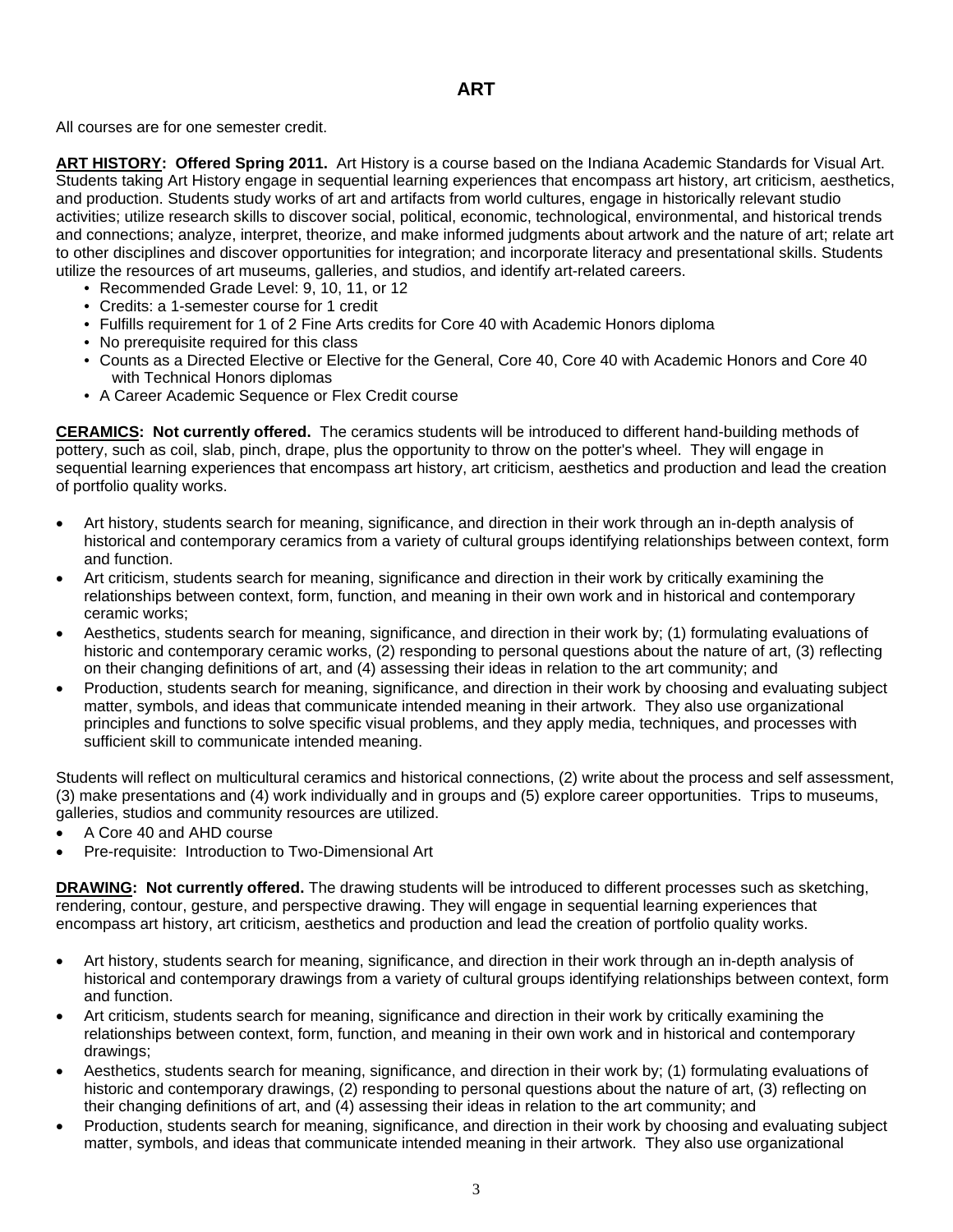principles and functions to solve specific visual problems, and they apply media, techniques, and processes with sufficient skill to communicate intended meaning.

Students will reflect on multicultural and other disciplines and historical connections, (2) write about the process and self assessment (3) makes presentations and (4) work individually and in groups and (5) explore career opportunities. Trips to museums, galleries, studios and community resources are utilized.

- A Core 40 and AHD course.
- Pre-requisite: Introduction to Two-Dimensional Art

**FIBER ARTS: Not currently offered.** Students create fiber art works utilizing processes such as loom and off-loom construction, dyeing/tying fabric, stitchery, and batik. Students additionally: (1) reflect upon the outcome of these experiences, (2) explore historical connections, (3) write about the process, (4) make presentations about their progress at regular intervals, (5) work individually and in groups, (6) find direct correlation to other disciplines, and (7) explore career options related to jewelry design. Art museums, galleries, studios and community resources are utilized.

- A Core 40 and AHD course.
- Pre-requisite: Introduction to Two-Dimensional Art

**INTRODUCTION TO TWO-DIMENSIONAL ART: Offered each semester.** Students taking Introduction to Two-Dimensional Art will be using a variety of different projects utilizing the different media that will be used to demonstrate the importance of proper use of the elements and principles of design. The students will be engaged in sequential learning experiences that encompass art history, art criticism, aesthetics, and production and lead to the creation of portfolio quality works.

\*Art History - Students will be introduced to a variety of cultures, styles and art movements and famous artists that relate to each of the learning experiences to provide background information that will help students search for meaning, significance, and direction in two dimensional works of art.

\*Art Criticism - The students will be engaged in critically examining current works and artistic trends, 2) the importance of the art critic in society, and (3) art criticism related their own work to identify strength and weaknesses.

\*Aesthetics - The students will search for meaning, significance, and direction in two-dimensional works of art and artifacts by (1) attempting to respond to their personal questions about the nature of art, (2) reflecting on their own changing definitions of art, and (3) assessing their ideas and definitions in relation to the art community in general.

Students will create works of art, analyze their experiences, learn about historical and interdisciplinary connections, write critical assessments, make presentations that require them to use the art vocabulary, and explore career options in visual art. Students will also learn to use technology to develop ideas, gather information, and use for presentations.

- A Core 40 and AHD course
- A one credit course
- Prerequisite for all studio classes

**JEWELRY: Offered Spring 2011.** Students create works of jewelry design and fabrication techniques including, sawing, piercing, filing, soldering, bead making, macramé, papier-mâché, wire and bead, copper enameling and ceramics. Students additionally: (1) reflect upon the outcome of these experiences, (2) explore historical connections, (3) write about the process, (4) make presentations about their progress at regular intervals, (5) work individually and in groups, (6) find direct correlation to other disciplines, and (7) explore career options related to jewelry design. Art museums, galleries, studios and community resources are utilized.

- A Core 40 and AHD course.
- Pre-requisite: Introduction to Two-Dimensional Art

**PAINTING: Offered Fall 2010.** The painting students will be introduced to different methods of painting, such as oil, acrylic, watercolor, oil pastels and mixed media. They will engage in sequential learning experiences that encompass art history, art criticism, aesthetics and production and lead the creation of portfolio quality works.

- Art history, students search for meaning, significance, and direction in their work through an in-depth analysis of historical and contemporary paintings from a variety of cultural groups identifying relationships between context, form and function.
- Art criticism, students search for meaning, significance and direction in their work by critically examining the relationships between context, form, function, and meaning in their own work and in historical and contemporary painting;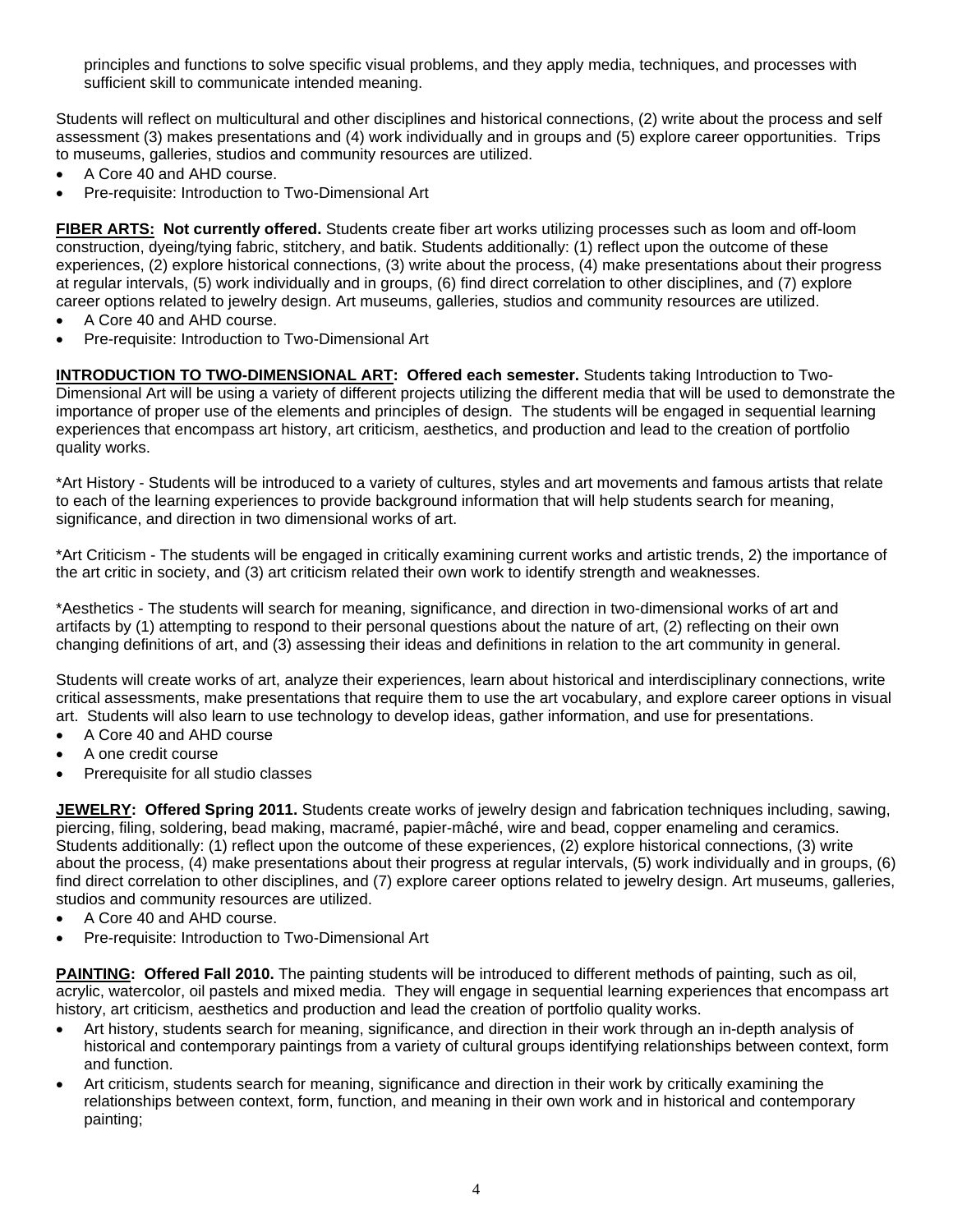- Aesthetics, students search for meaning, significance, and direction in their work by; (1) formulating evaluations of historic and contemporary painting, (2) responding to personal questions about the nature of art, (3) reflecting on their changing definitions of art, and (4) assessing their ideas in relation to the art community; and
- Production, students search for meaning, significance, and direction in their work by choosing and evaluating subject matter, symbols, and ideas that communicate intended meaning in their artwork. They also use organizational principles and functions to solve specific visual problems, and they apply media, techniques, and processes with sufficient skill to communicate intended meaning.

Students will reflect on historical connections, (2) write about the process and self assessment (3) make presentations and (4) work individually and in groups and (5) explore career opportunities as they create abstract and realistic paintings. Trips to museums, galleries, studios and community resources are utilized.

- Prerequisite: Intro. Two or Three Dimensional Art (Design and Composition)
- A Core 40 and AHD course
- The nature of this course allows for successive semesters of instruction at an advanced level provided that defined standards are utilized.

**PRINTMAKING: Not currently offered.** The students will be introduced to different printing methods such as relief, woodcut, etchings, silkscreen, calligraphy, and embossment. They will engage in sequential learning experiences that encompass art history, art criticism, aesthetics and production and lead the creation of portfolio quality works.

- Art history, students search for meaning, significance, and direction in their work through an in-depth analysis of historical and contemporary prints from a variety of cultural groups identifying relationships between context, form and function.
- Art criticism, students search for meaning, significance and direction in their work by critically examining the relationships between context, form, function, and meaning in their own work and in historical and contemporary prints;
- Aesthetics, students search for meaning, significance, and direction in their work by; (1) formulating evaluations of historic and contemporary prints (2) responding to personal questions about the nature of art, (3) reflecting on their changing definitions of art, and (4) assessing their ideas in relation to the art community; and
- Production, student's search for meaning, significance, and direction in their work by choosing and evaluating subject matter, symbols, and ideas that communicate intended meaning in their artwork. They also use organizational principles and functions to solve specific visual problems, and they apply media, techniques, and processes with sufficient skill to communicate intended meaning.

Students will reflect on multicultural prints and historical connections, (2) write about the process and self assessment (3) make presentations and (4) work individually and in groups and (5) explore career opportunities. Trips to museums, galleries, studios and community resources are utilized.

- Prerequisite: Intro. Two or Three Dimensional Design (Design and Composition)
- A Core 40 and AHD course

**SCULPTURE: Offered Fall 2010.** The sculpture students will be introduced to different sculptural techniques, such as, construction, assemblage, carving, modeling and casting. They will engage in sequential learning experiences that encompass art history, art criticism, aesthetics and production and lead the creation of portfolio quality works.

- Art history, students search for meaning, significance, and direction in their work through an in-depth analysis of historical and contemporary sculptures from a variety of cultural groups identifying relationships between context, form and function.
- Art criticism, students search for meaning, significance and direction in their work by critically examining the relationships between context, form, function, and meaning in their own work and in historical and contemporary sculpture works;
- Aesthetics, students search for meaning, significance, and direction in their work by; (1) formulating evaluations of historic and contemporary sculptures, (2) responding to personal questions about the nature of art, (3) reflecting on their changing definitions of art, and (4) assessing their ideas in relation to the art community; and
- Production, students search for meaning, significance, and direction in their work by choosing and evaluating subject matter, symbols, and ideas that communicate intended meaning in their artwork. They also use organizational principles and functions to solve specific visual problems, and they apply media, techniques, and processes with sufficient skill to communicate intended meaning.

Students will reflect on multicultural sculpture and historical connections, (2) write about the process and self assessment (3) make presentations and (4) work individually and in groups and (5) explore career opportunities. Trips to museums, galleries, studios and community resources are utilized.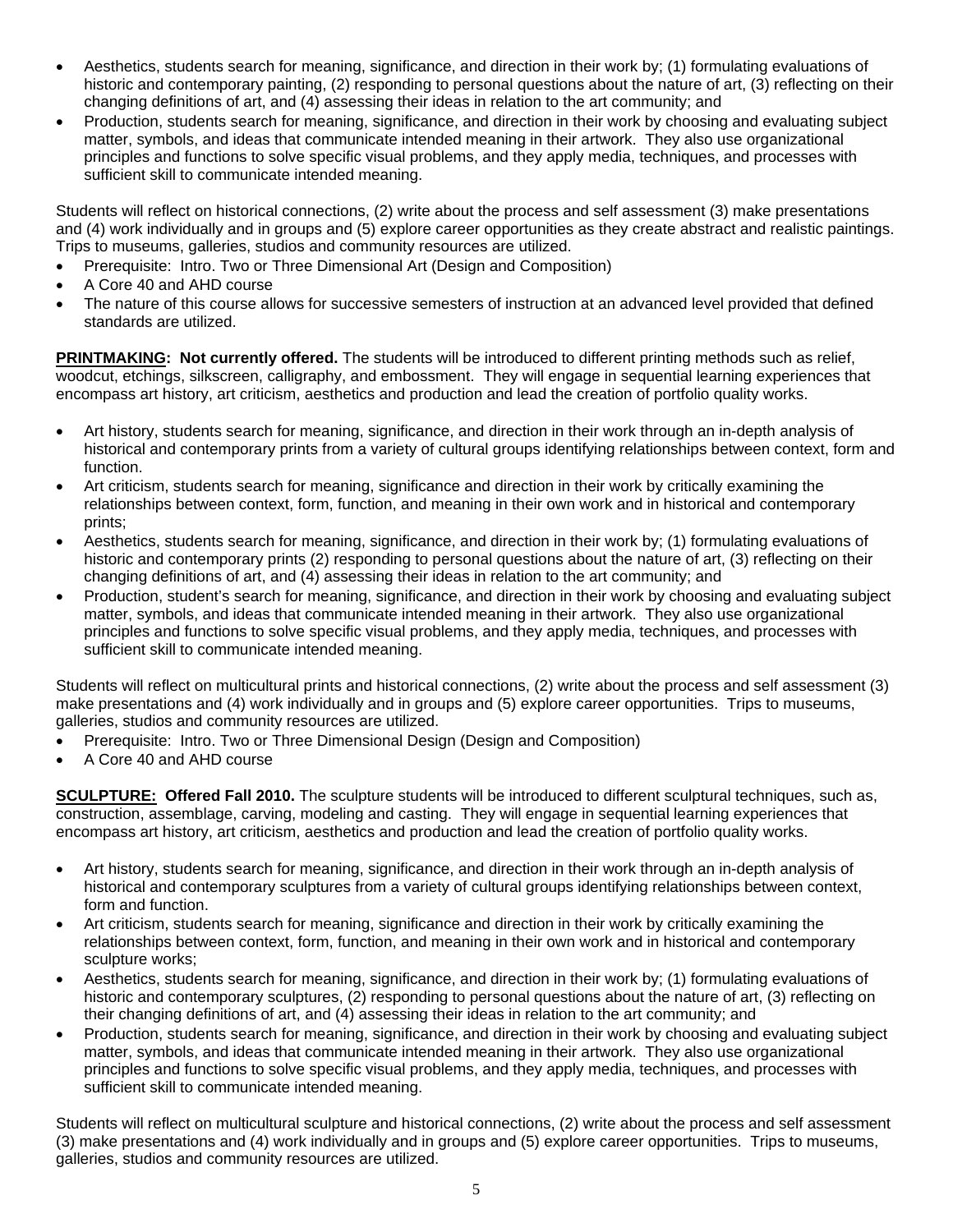- A Core 40 and AHD course
- Pre-requisite: Introduction to Two-Dimensional Art

# **ENGLISH**

Each course is worth one **English** credit based on Indiana's Academic Standards for English. All English courses listed below are approved for Core 40 and AHD.

**ADVANCED SPEECH AND COMMUNICATION: Offered Spring 2011.** This course is the study and application of skills in listening, oral interpretation, media communications, research methods, and oral debate. Students deliver different types of oral and multi-media presentations, including speeches to inform, to motivate, to entertain, and to persuade through the use of impromptu, extemporaneous, memorized, or manuscript delivery. Students will complete a project, such as multi-media presentations that are reflective, reports or historical investigations, responses to literature, or persuasive arguments, which demonstrates knowledge, application, and speaking progress in the Advanced Speech and Communication course content.

- Recommended Grade Level: Grades 9-12
- Recommended Prerequisites: Speech, English 9 or instructor permission
- Credits: 1 credit
- Fulfills an English/Language Arts requirement for the General, Core 40, Core 40 with Academic Honors and Core 40 with Technical Honors diplomas
- A Career Academic Sequence or Flex Credit course

**AMERICAN LITERATURE: Not currently offered.** This one semester course is study of literary terms and movements from Pre-colonial to Modern American Literature in addition to grammatical, composition, and vocabulary skills. Students will study and analyze at least 4 novels in addition short stories, poems, plays, and pieces of non-fiction. Students will be assigned written activities, projects, and essays based upon course content. The honing of analytical and writing skills will be the focus. Students are highly encouraged to be enrolled in, or have taken, US History due to the influence of historical events upon the subsequent movements. Outside reading is required and each student will complete a research paper.

**CONTEMPORARY LITERATURE: Offered Fall 2010.** Contemporary Literature focuses on literature since the 1950s. The course emphasizes how contemporary issues from around the world are explored in literature. Students will read from multiple genres and to develop a sense of how particular genres are used today to represent ideas and events. As a part of this study, students also learn to use different theories and methods of textual criticism, especially theories popular during this period, for example, the American New Criticism. Source texts are taken from around the world, including North America, Europe, post-colonial countries in Africa and Asia, and other world literature. In addition to the reading, students explore issues of interpretation, genre, and theme through creative and analytical writing, group discussion, and oral presentations.

**CREATIVE WRITING: Not currently offered.** Creative Writing is intended to be an unfolding of the writer's abilities; attention is given to ideation, to brainstorming, somewhat to sequencing and development, but the emphasis is on finding one's voice. Students write in several genres. Although the class will have assignments in common, there are many individual options. Students are encouraged to enter contests and to send "best writing" to publishers. There is some inclusion of writing theory. Enrollment in this course is open to juniors and seniors, or by permission of the instructor.

**DEBATE: Offered Fall 2010.** Debate is the study and application of the basic principles of debate involving support for the basic types of arguments (induction, deduction, causation) and debate strategies (affirmative or negative argument construction and extension, case development, refutation or rebuttal of argument claims and evidence, and persuasive speaking). Students will complete a project, such as a mock debate or trial, participation in a forum, competition, or tournament, or an argument supporting or opposing different sides of a major issue, which demonstrates knowledge, application, and presentation progress in the Debate course content. Tournament participation is an expectation of the course; students unable to participate in extracurricular events will be offered alternative assignments.

- Recommended Grade Level: Grades 9-12
- Recommended Prerequisites: Speech, English 9 or instructor permission
- Credits: 1 credit. The nature of this course allows for the second semester of instruction at an advanced level.
- Fulfills an English/Language Arts requirement for the General, Core 40, Core 40 with Academic Honors and Core 40 with Technical Honors diplomas
- A Career Academic Sequence or Flex Credit course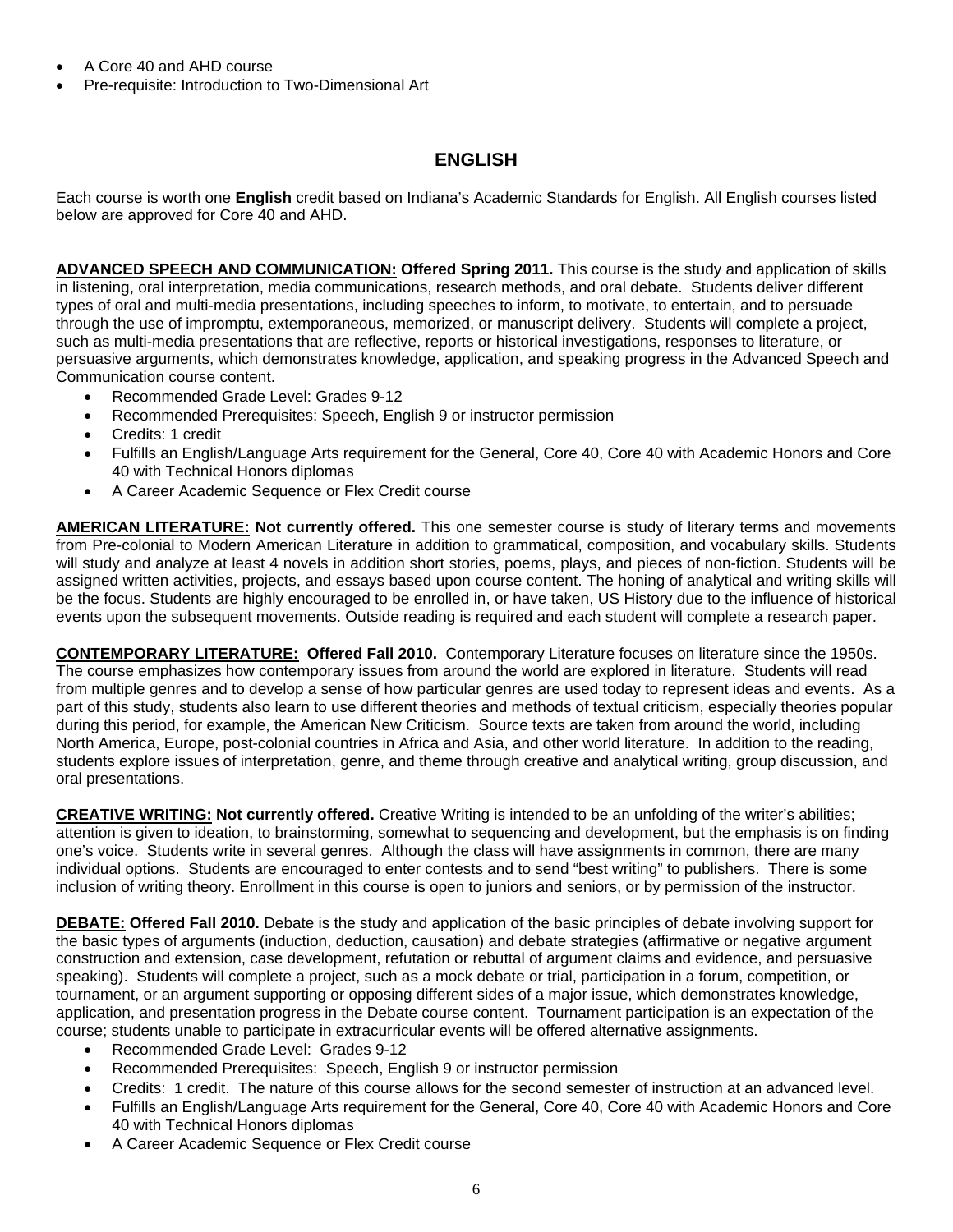**DRAMATIC LITERATURE: Not currently offered.** Dramatic Literature provides a study of plays and literary art, with particular focus on dramatic conventions that differentiate drama from other literary genres. Drama is an oral medium meant to be seen and heard but not read; the course reflects this by providing students with ample opportunities to see live and televised productions of plays and by providing opportunities for students to stage scenes from plays. By watching these productions, and also through an extensive oral component in the classroom, students see and practice how staging a drama alters interpretation from the silent texts. Several subcategories of genre are considered, especially tragedy and comedy. The history of drama as entertainment is also considered, including: (1) representative works of important playwrights, (2) dramatic and literary movements, and (3) developments in stagecraft and acting that alter the means of stage production and hence alter the way we interpret plays. Students are also given opportunities to express their knowledge of course content through creative, analytical, and expository writing.

**ENGLISH 9: Offered 2010-2011.** English 9, an integrated English course based on Indiana's Academic Standards for English/Language Arts in Grade 9, is a study of language, literature, composition, and oral communication with a focus on exploring a wide-variety of genres and their elements. Students use literary interpretation, analysis, comparisons, and evaluation to read and respond to representative works of historical or cultural significance appropriate for Grade 9 in classic and contemporary literature balanced with nonfiction. Students write responses to literature, expository and persuasive compositions, research reports, business letters, and technical documents. Students deliver appropriate oral presentations access, analyze, and evaluate online information. If you have earned credits in Speech and World Literature, this class is not recommended.

**ENGLISH 10: Offered 2010-2011.** English 10, an integrated English course based on Indiana's Academic Standards for English/Language Arts in Grade 10, is a study of language, literature, composition, and oral communication with a focus on exploring universal themes across a wide variety of genres. Students use literary interpretation, analysis, comparisons, and evaluation to read and respond to representative works of historical or cultural significance appropriate for Grade 10 in classic and contemporary literature balanced with nonfiction. Students write short stories, responses to literature, expository and persuasive compositions, research reports, business letters, and technical documents. Students deliver grade-appropriate oral presentations and access, analyze, and evaluate online information. If you have earned credits in Expository Writing and American Literature, this class is not recommended.

**ENGLISH LITERATURE: Offered 2010-2011**. This two semester course combines literary, grammatical, composition, and vocabulary skills. Students will study and analyze at least 4 novels in addition to The Canterbury Tales, Macbeth, Paradise Lost, epics, poems, plays, and pieces of non-fiction. Students will be assigned written activities, oral presentations, projects, and essays based upon course content. The honing of higher level analytical and writing skills will be the focus. Due to the nature of course, knowledge of historical events will behoove students' understanding of the movements. Thus, outside reading will be both historical and literary. Each student will complete a research paper and a literary analysis. Students must complete the first semester before enrolling in the second semester of this course; students are to take the courses consecutively.

**ENGLISH LITERATURE AND COMPOSITION, ADVANCED PLACEMENT: Offered 2010-2011.** This two semester course is based on the content established by the College Board. Students enrolled in English Literature and Composition will critically analyze the structure, style, and themes of a representative literature from various genres and periods. Students will also describe the use of elements of language such as figurative language, imagery, symbolism and tone. Students will write well-developed and organized essays that are clear, coherent and persuasive in nature. Prerequisites: English 9, English 10, or equivalent courses (English 12 could be incorporated into the Advanced Placement course) A Core 40 and AHD course with standards defined. English Literature and Composition, AP may be taken in place of or in addition to two semesters of English Literature. Open to juniors and seniors only.

**ETNHIC LITERATURE: Not currently offered.** Ethnic Literature is a study of literature produced by writers representing various ethnic cultures. Students are provided the opportunities to explore experiences, themes, and ideas of multicultural authors to this particular type of literature. The course focuses on specific ethnic issues, including the formation and expression of identity and other socioeconomic issues of particular interest to a given ethnic group. Issues such as these provide cohesiveness to a course that surveys literature from several ethnic groups. Opportunities to compare and contrast the experiences, themes, and ideas are provided through analytical and creative writing, class and group discussion, and oral reports. Proposed authors include Amy Tan, Sherman Alexi, James T. Farrell, Jean Toomer, Art Spiegleman, Aimee Phan, Gregory Williams and others

**EXPOSITORY WRITING: Not currently offered.** This one semester course will study and employ various modes of discourse. Fiction and non-fiction writing will be examined and serve as examples of topics of inventions such as analysis, classification, exemplification, comparison/contrast, process analysis, and others. Students will develop and execute effective research skills to produce a paper of exceptional quality. While approaches to research might involve interviews, the research will be composed primarily of academic textual searches. MLA documentation will be taught and employed. Students will share and present work. Students produce at least six papers.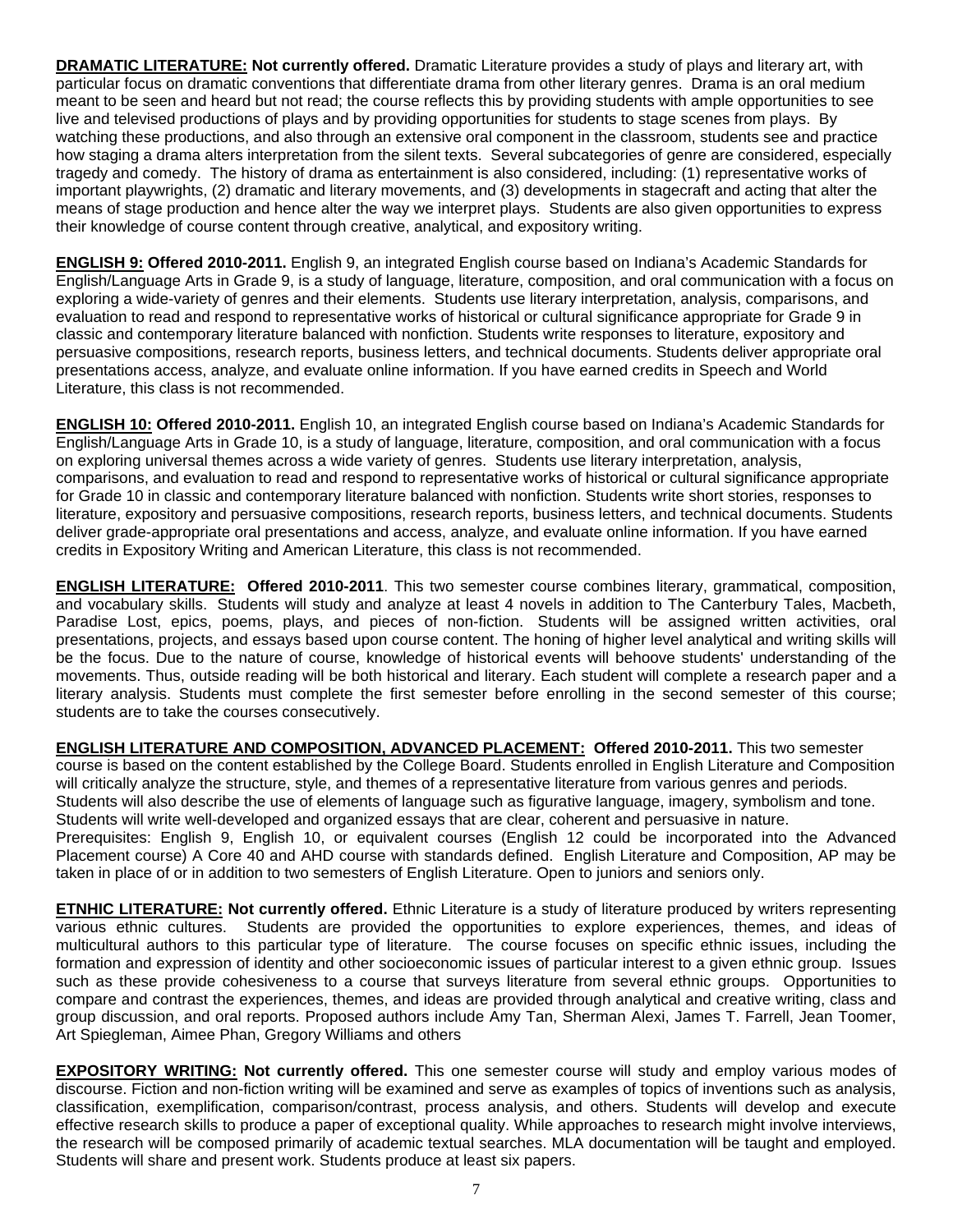**FILM LITERATURE: Offered Spring 2011.** Film Literature is a study of how literature is adapted for film or media. Students will read about the history of film, the reflection or influence of film on the culture, and study film techniques including but not limited to the technology of film, the language of film, cinematography, mise en scene, lighting, set direction, art direction and editing. Students will compare and contrast the literature to its film counterpart. They will also independently read works that have been adapted to the screen and write an analysis of the adaptation based on the criteria established in class discussion. If time allows, the students will complete a project, such as doing an historical timeline and bibliography on the development of film or the creation of a short subject film using iMovie, which demonstrates knowledge, application, and progress in the Film Literature course content.

**GROUP DISCUSSION: RHETORIC Offered Spring 2011.** Group Discussion is a study and application of the basic principles and techniques of effective group discussion. Students formulate questions that are appropriate in group settings, connect ideas and concepts, and practice critical and active listening. A chronological examination of theory / rhetoric from its beginnings (Plato, Aristotle, Horace, etc.) to the modern age provides the anchor for group discussions. Students participate in debates, small and large group discussions, lesson instruction, seminar, and formal conference panel presentations. With each, emphasis is placed on effectively incorporating evidence in oral argumentation, though written work is required to prepare for oral demonstrations.

**SPEECH: Not currently offered.** Speech provides the study of and practice in the basic principles and techniques of effective oral communication. This course includes instruction in adapting speech to different audiences and purposes. Students have opportunities to make different types of oral presentations including: (1) viewpoint, (2) instructional, (3) demonstration, (4) informative, (5) persuasive, and (6) impromptu. Students are given opportunities to express subject matter knowledge and content through creative, analytical, and expository writing, as well as reading a variety of literary genre related to course content and speaking assignments. This course emphasizes research using technology and careful organization and preparation. Students also practice and develop critical listening skills.

**TWENTIETH CENTURY LITERATURE: Not currently offered.** Twentieth Century Literature is a survey of canonical twentieth-century literature, with a heavy emphasis on the Modern Period. This course covers a variety of genres in the period, including the novel, short story, poetry, and drama. The course includes major figures from the United States, such as William Faulkner, Edith Wharton, F. Scott Fitzgerald, Ernest Hemingway, Zora Neale Hurston, Ezra Pound, T.S. Eliot, Kate Chopin, and John Steinbeck, as well as the British Isles and Europe, such as James Joyce, Henry James, Virginia Woolf, Butler Yeats, Samuel Beckett, Marcel Proust, Albert Camus, and Luigi Pirandello. The course may be organized chronologically or thematically. Classroom discussion, writing assignments, and presentations give students the opportunity to analyze and explain their responses to the great works of the twentieth century.

**WOMEN IN LITERATURE: Not currently offered.** Women in Literature deals with literature by and about women from the 1300s through modern day. It focuses on women as characters within novels, short stories, poetry, etc., as well as those writings by women, even though there may be masculine, main characters. This course also explores feminist theory and how the lens of feminism can be used to interpret literature. Enrollment in this course is open to juniors and seniors, or by permission of the instructor.

**WORLD LITERATURE:**. **Not currently offered.** World Literature surveys literature written by major authors of the Western and Eastern worlds. This course takes a comparative approach to analyzing representative works produced by writers of various nationalities. It may also be organized by historical period, theme, or genre. Integrated into the study of world literature are group discussions and written interpretations.

### **FAMILY AND CONSUMER SCIENCE**

All courses are for one semester credit.

**ADVANCED LIFE SCIENCE, FOODS**: **Offered Spring 2012.** This course is a standards-based, interdisciplinary science course that integrates biology, chemistry, and microbiology in an agricultural context. Students enrolled in this course formulate, design, and carry out food based laboratory and field investigations as an essential course component. Students understand how biology, chemistry, and physics principles apply to the composition of foods, food nutrition and development, food processing, and storage. Students completing this course will be able to apply the principles of scientific inquiry to solve problems related to biology, physics and chemistry the context of highly advanced agricultural applications of food.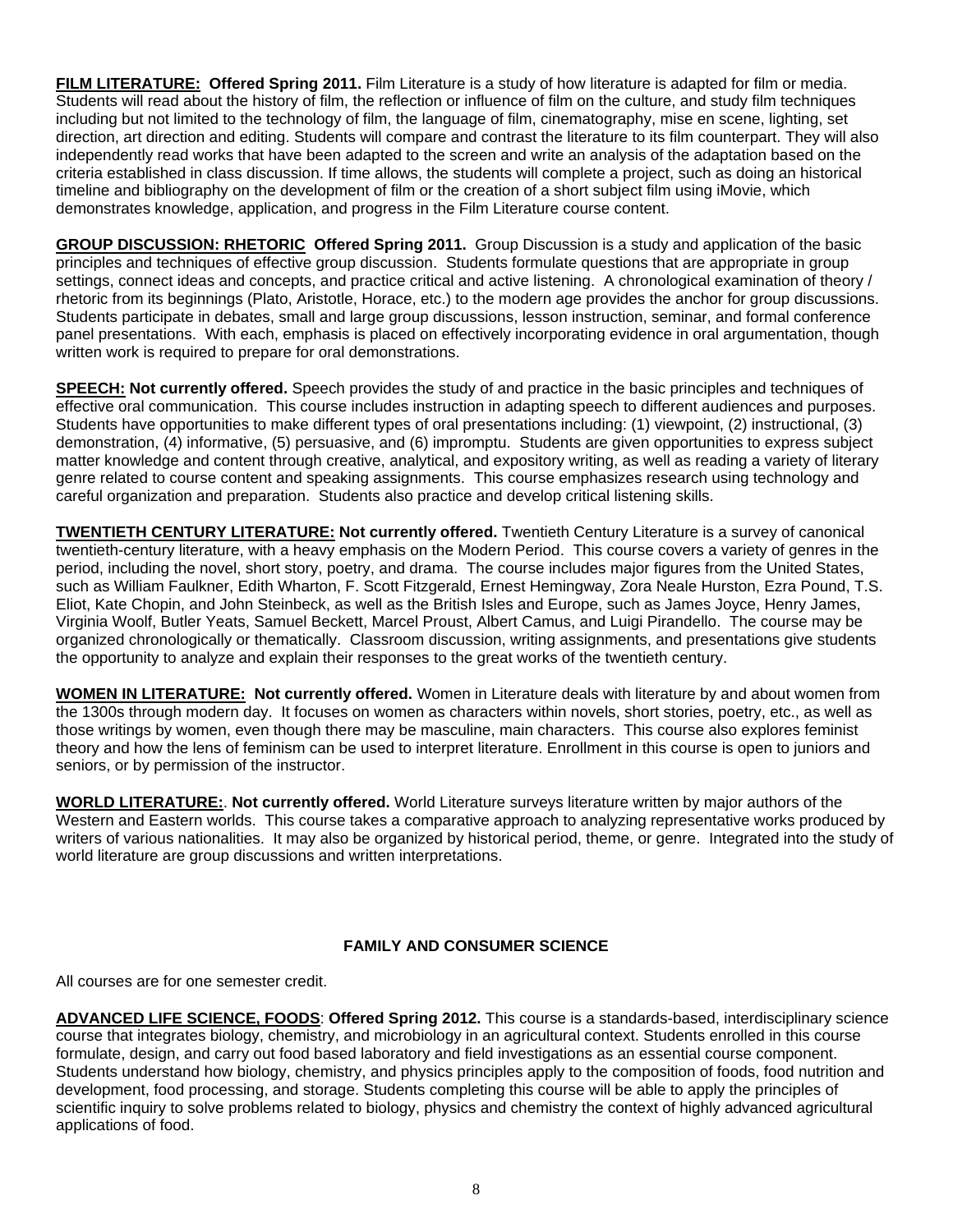**ADVANCED NUTRITION AND FOODS: Offered Spring 2011.** This course is a sequential course that builds on concepts from Nutrition and Wellness or Culinary Arts Foundations. This course addresses more complex concepts in nutrition and foods, with emphasis on contemporary issues, or on advanced special topics such as International, Regional, and/or Cultural Foods; Food Science, Nutrition, or Dietetics; or with emphasis on a particular aspect of the food industry, such as Baking, Catering, or Entrepreneurial Endeavors. Higher order thinking, communication, leadership and management processes will be integrated in classroom and laboratory activities. Topics include: In-depth study of daily nutrition and wellness throughout the life span; Acquiring, organizing, and evaluating information about foods and nutrition; Selecting and preparing nutritious meals; Safety and sanitation in food production; Meal planning and preparation for specific economic, psychological, and nutritional needs; Community and world food concerns, including scarcity and hunger; Advanced impacts of science and technology on nutrition, food, and related tools and equipment; Exploring careers in nutrition and food industries. Laboratory experiences with advanced applications are required. School-based entrepreneurial enterprises, field-based observations/experiences or internships, and service learning activities are recommended.

Prerequisites: Nutrition and Wellness or Adv. Life Science

**CHILD DEVELOPMENT AND PARENTING**: **Offered Fall 2011.** This Course addresses the knowledge, skills, attitudes, and behaviors associated with supporting and promoting optimal growth and development of infants and children. A project-based approach that utilizes higher order thinking, communication, leadership, and management processes is recommended in order to integrate suggested topics into the study of child development and parenting. The focus is on research-based nurturing and parenting practices and skills, including brain development research, which supports positive development of children. Topics include consideration of the roles, responsibilities and challenges of parenthood; human sexuality; adolescent pregnancy; prenatal development; preparation for birth; the birth process; meeting the physical, social, emotional, intellectual, moral, and cultural growth and developmental needs of infants and children; impacts of heredity, environment, and family and societal crisis on development of the child; meeting children's needs for food, clothing, shelter, and care giving; caring for children with special needs; parental resources, services, and agencies; and career awareness. Applications through authentic settings such as volunteer experiences, internships, and service learning are encouraged. This course is recommended for all students regardless of their career cluster or pathway to build basic parenting skills and is especially appropriate for students with interest in human services and educationrelated careers.

**COFACS – Cooperative Occupational Family and Consumer Science: Offered every semester.** The COFACS class is a program in which the school and local business community work cooperatively to provide hands on job training for the students. The students are required to work a minimum of 15 hours per week. It is also mandatory for students to keep a job at all times. Three credits per semester earned upon satisfactory completion of the related classroom work and also from the job training experience. Employers will evaluate the success of each student's success. The goal of this program is for every student to gain the knowledge, experience and necessary skills that it takes to become a productive citizen. The classroom curriculum includes projects, lecture, class discussion, computer research, guest speakers, videos, presentations, and portfolio work.

- Open to juniors and seniors
- May be taken for up to four semesters

**HOUSING AND INTERIOR DESIGN FOUNDATIONS: Offered Spring 2012.** *Housing and Interior Design Foundations* addresses selecting and planning living environments to meet the needs and wants of individuals and families throughout the family life cycle. Economic, social, cultural, technological, and environmental, maintenance, and aesthetic factors are considered. The project-based approach in this course utilizes higher order thinking, communication, leadership, and management processes to integrate housing and interior design content. Topics to be studied include: housing styles, locations, zones, restrictions, and ownership options; managing resources (including financing options and tax considerations) to provide shelter; contemporary housing issues, including homelessness; environmental and energy issues; impacts of technology; housing to meet special needs; elements and principles of design related to interiors, housing, and architecture; creating functional, safe, and aesthetic spaces; historical aspects and contemporary trends in housing, interiors, furniture, and appliances; exploration of housing-related careers. Applications through authentic settings such as work-based observations, internships, and service learning experiences (e.g., Habitat for Humanity) are appropriate. Direct, concrete applications of mathematics proficiencies in projects are encouraged. This course is recommended for any student for enrichment and as a foundation for students with interests in any career or profession related to housing, interiors, and furnishings. It is recommended as a core component of the four-year career plans for the career clusters of agriculture, food & natural resources; art, A/V technology & communications; science, engineering & information technology; manufacturing & processing; business, management & finance; building & construction; education & training; health services; personal & commercial services; social & recreational services; law, public safety & security; and marketing, sales & promotion.

**HUMAN DEVELOPMENT AND FAMILY WELLNESS: Offered Spring 2011.** This course addresses development and wellness of individuals and families throughout the life cycle. A project-based approach that utilizes higher order thinking,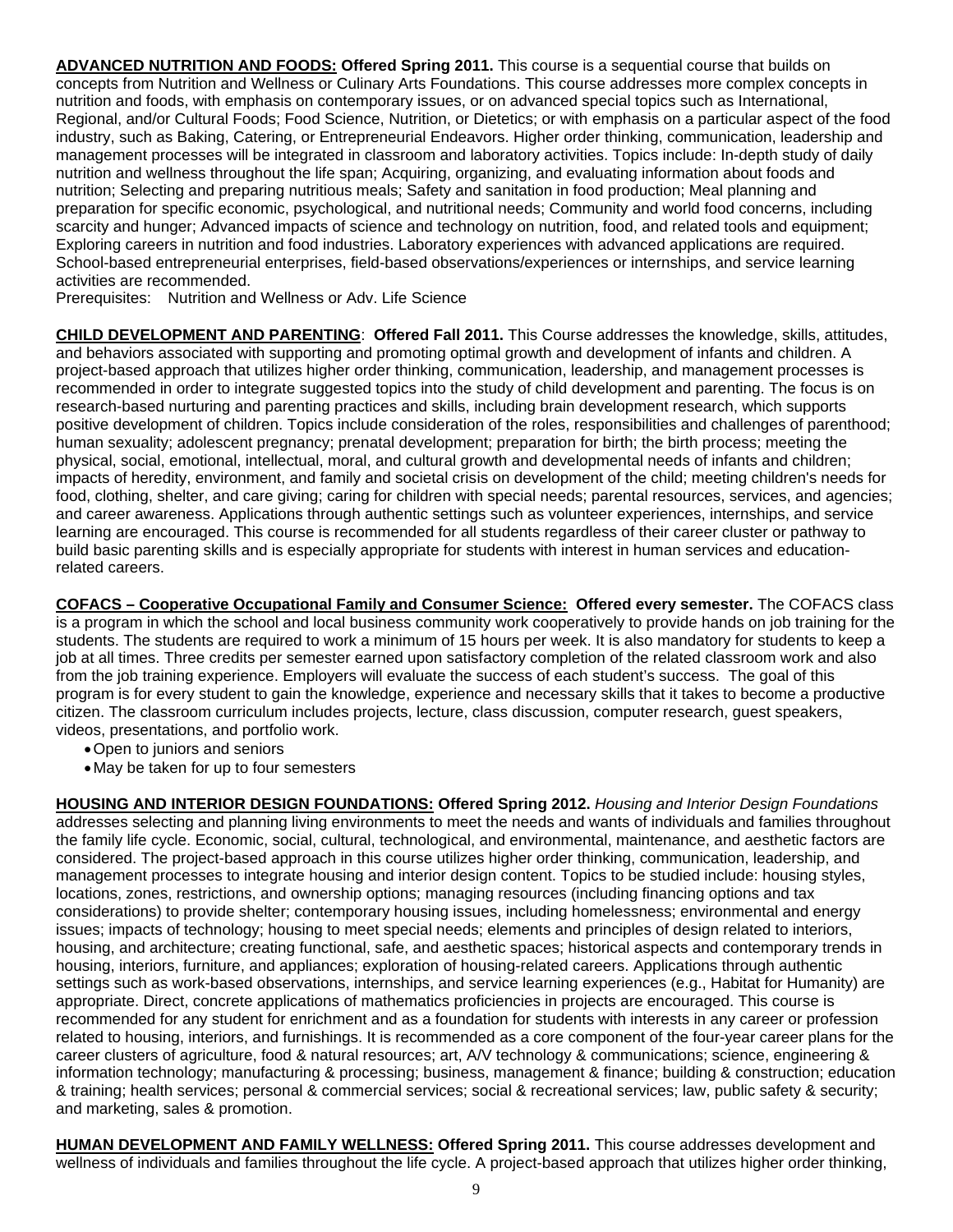communication, leadership, and management processes is recommended in order to integrate suggested topics into the study of individual and family issues. Topics include human development and wellness theories, principles, and practices; roles, responsibilities, and functions of families and family members throughout the life cycle; individual and family wellness planning; prevention and management of illnesses and disease; impacts of diverse perspectives, needs, and characteristics on human development and family wellness; gerontology and intergenerational aspects, including adult care giving; contemporary family issues, including ethics, human worth and dignity, change, stress, and family crisisabuse-violence; physical, mental, and emotional health issues, including substance use/abuse and eating disorders; managing the family's health-related resources; community services, agencies, and resources; and exploration of human and family services careers. Applications through authentic settings such as volunteer experiences, internships, and service learning are encouraged.-related resources; community services, agencies, and resources; and exploration of human and family services careers.

**NUTRITION AND WELLNESS: Offered Fall 2010.** This course enables students to realize the components and lifelong benefits of sound nutrition and wellness practices and empowers them to apply these principles in their everyday lives. A project-based approach that utilizes higher order thinking, communication, leadership, and management processes is recommended in order to integrate suggested topics into the study of individual and family issues. Topics include impact of daily nutrition and wellness practices on long-term health and wellness; physical, social, and psychological aspects of healthy nutrition and wellness choices; planning for wellness and fitness; selection and preparation of nutritious meals and snacks based on USDA Dietary Guidelines including the Food Guide Pyramid; safety, sanitation, storage, and recycling processes and issues associated with nutrition and wellness; impacts of science and technology on nutrition and wellness issues; and nutrition and wellness career paths. Laboratory experiences, which emphasize both nutrition and wellness practices are, required components of this course. This course is recommended for all students regardless of their career cluster or pathway, in order to build basic nutrition and wellness knowledge and skills, and is especially appropriate for students with interest in human services, wellness/fitness, health, or food and nutrition-related career pathways.

**ORIENTATION TO LIFE AND CAREERS: Offered Fall 2011.** This course addresses the essential knowledge, skills, and behaviors all students need to live successfully in today's world. A project-based approach that utilizes higher order thinking, communication, leadership, and management processes is recommended in order to integrate suggested topics into the study of individual and family issues. The focus of the course is on the impact of today's choices on tomorrow's possibilities. Topics to be addressed include higher order thinking, communication, leadership, and management processes; exploration of personal aptitudes, interests, principles, and goals; life and career exploration and planning; examining multiple life roles and responsibilities as individuals and family members; planning and building employability skills; transferring school skills to life and work; decision making and organizational skills; and managing personal resources. This course is not open to students taking COFACS.

**FASHION AND TEXTILES FOUNDATIONS**: **Offered Fall 2010** *This course* addresses knowledge and skills related to design, production, acquisition, and distribution in fashion and textiles arenas. Topics include exploration of textiles and fashion industries; elements of science and design in textiles and apparel; textiles principles and applications; social, psychological, cultural and environmental aspects of clothing and textiles selection; clothing and textile products for people with special needs; critical thinking applied to consumer options for fashion, textiles, and related equipment and tools; care and maintenance of textile products, equipment, and tools; impacts of technology; construction and alteration skills; contemporary issues, including global applications. Work-based, entrepreneurial, experimental, laboratory, and/or service learning experiences are to be included; and portfolio activities are required.

# **HEALTH AND PHYSICAL EDUCATION**

All courses are for one semester credit unless otherwise noted.

**ELECTIVE PHYSICAL EDUCATION:** (one credit per semester) Offered Spring Semester 2010-2011. Elective Physical Education promotes lifetime sport and recreational activities and provides an opportunity for an in-depth study in specific areas. A minimum of two of the following activities will be included: (1) health-related fitness activities (cardio respiratory endurance, muscular strength and endurance, flexibility and body composition), (2) team sports, (3) individual or dual sports, (4) outdoor pursuits. It includes the study of physical development concepts and principles of sport and exercise as well as opportunities to develop or refine skills and attitudes that promote lifelong fitness. Students have the opportunity to design and develop an appropriate personal fitness program that enables them to achieve a desired level of fitness. Ongoing assessments include both written and performance-based skill evaluations.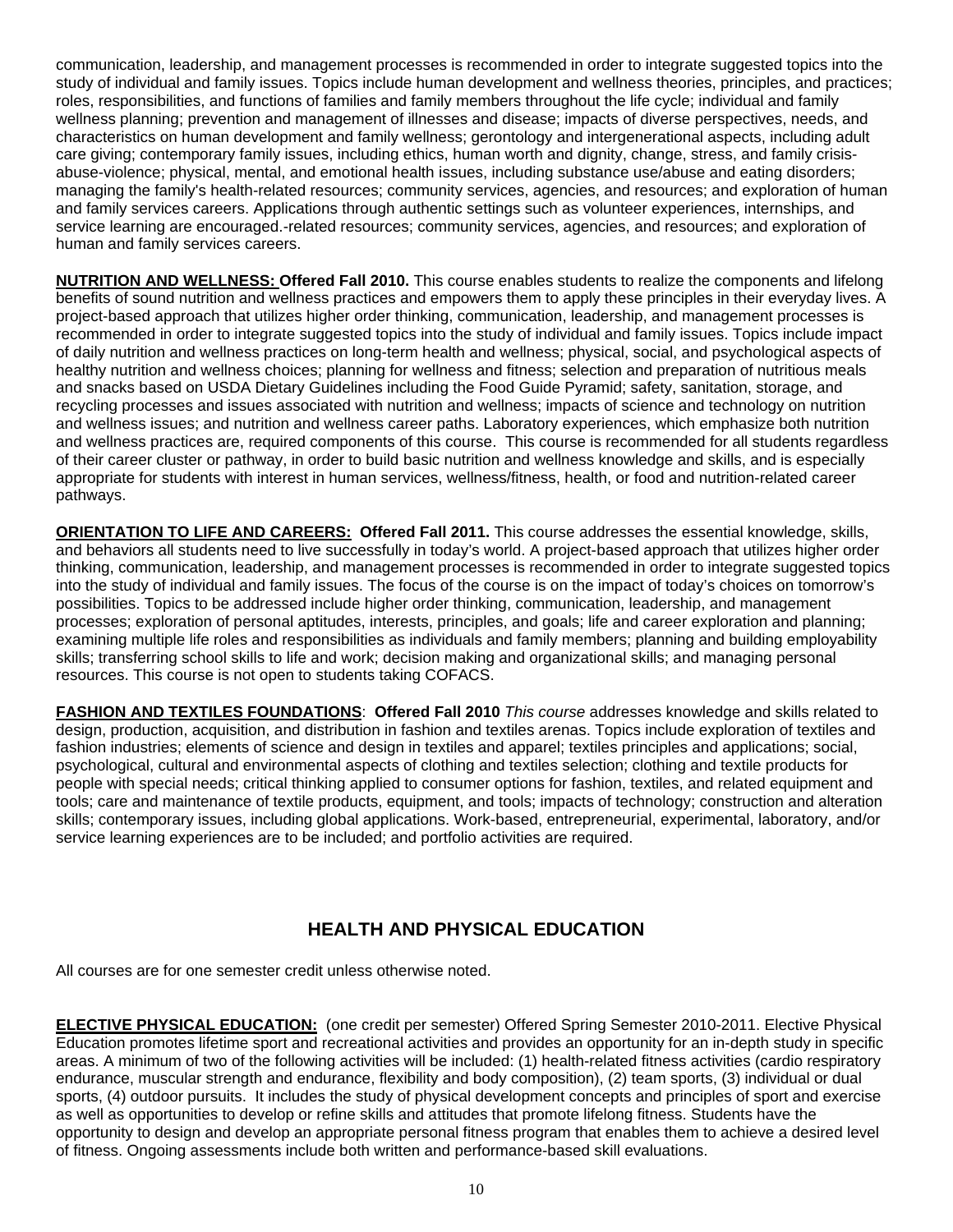- Prerequisites: Physical Education I and II
- This course does NOT meet requirements for the PE credits required for graduation. It is an elective credit only.

**HEALTH EDUCATION**: This course provides the basis for continued methods of developing knowledge, concepts, skills, behaviors and attitudes related to student health and wellbeing. This course includes the major content areas in a planned, sequential, comprehensive health education curriculum as expressed in the Indiana Health Education Standards Guide: (1) Growth and Development; (2) Mental and Emotional Health; (3) Community and Environmental Health; (4) Nutrition; (5) Family Life; (6) Consumer Health; (7) Personal health; (8) Alcohol, Tobacco, and other Drugs; (9) Intentional and Unintentional Injury; and (10) Health Promotion and Disease Prevention.

• Required Course

**PHYSICAL EDUCATION I**: This course emphasizes health-related fitness and development of those skills and habits necessary for a lifetime of activity. The class stresses skill development and the application of rules and strategies in healrelated fitness activities (cardio respiratory endurance, muscular strength and endurance, flexibility, and body composition), aerobic exercise, team sports, individual and dual sports, and recreational activities. Ongoing assessment includes both written and performance-based skill evaluations.

- Required Course (Both Physical Education I and II are required)
- A 1 semester credit (one semester)

**PHYSICAL EDUCATION II:** This course emphasizes a personal commitment to lifelong activity and fitness for enjoyment, challenge, self-expression, and social interaction. This course provides students with opportunities to achieve and maintain a health-enhancing level of physical fitness, and increases their knowledge of fitness concepts through healthrelated body composition, (cardio respiratory endurance, muscular strength and endurance, flexibility, and body composition), team sports, individual dual sports gymnastics, outdoor pursuits, dance, and recreational activities.

- Required Course (Both Physical Education I and II are required)
- A 1 semester credit (one semester)

# **MATHEMATICS**

All courses are for one semester credit each semester.

**ALGEBRA I**: This two-semester sequence provides a formal development of the algebraic skills and concepts necessary for students to succeed in advanced courses. In particular, the instructional program in this course provides for the use of algebraic skills in a wide range of problem-solving situations. The concept of function is emphasized throughout the course. Topics include: (1) operations with real numbers, (2) linear equations and inequalities, (3) relations and functions, (4) polynomials, (5) algebraic fractions, and (6) nonlinear equations.

- A Core 40, AHD and THD course
- Credits: A two credit course

**GEOMETRY**: In this two-semester sequence, geometry students examine the properties of two- and three-dimensional objects. Proof and logic, as well as investigative strategies in drawing conclusions, are stressed. Properties and relationships of geometric objects include the study of: (1) points, lines, angles and planes; (2) polygons, with a special focus on quadrilaterals, triangles, right triangles; (3) circles; and (4) polyhedra and other solids. Use of graphing calculators and computer drawing programs is included.

- Prerequisite: Algebra I
- A Core 40, AHD and THD course
- Credits: A two credit course

ALGEBRA II: This two-semester course extends the content of Algebra I and provides further development of the concept of a function. Topics include: (1) relations, functions, equations and inequalities; (2) conic sections; (3) polynomials; (4) algebraic fractions; (5) logarithmic and exponential functions; (6) sequences and series; and (7) counting principles and probability.

- Prerequisite: Algebra I
- A Core 40 and AHD course
- Credits: A two credit course

**PRE-CALCULUS/TRIGONOMETRY**: This is a two-semester course sequence that blends the concepts and skills that must be mastered before enrollment in a college-level calculus course. The course includes the study of (1) relations and functions, (2) exponential and logarithmic functions, (3) trigonometry in triangles, (4) trigonometric functions, (5)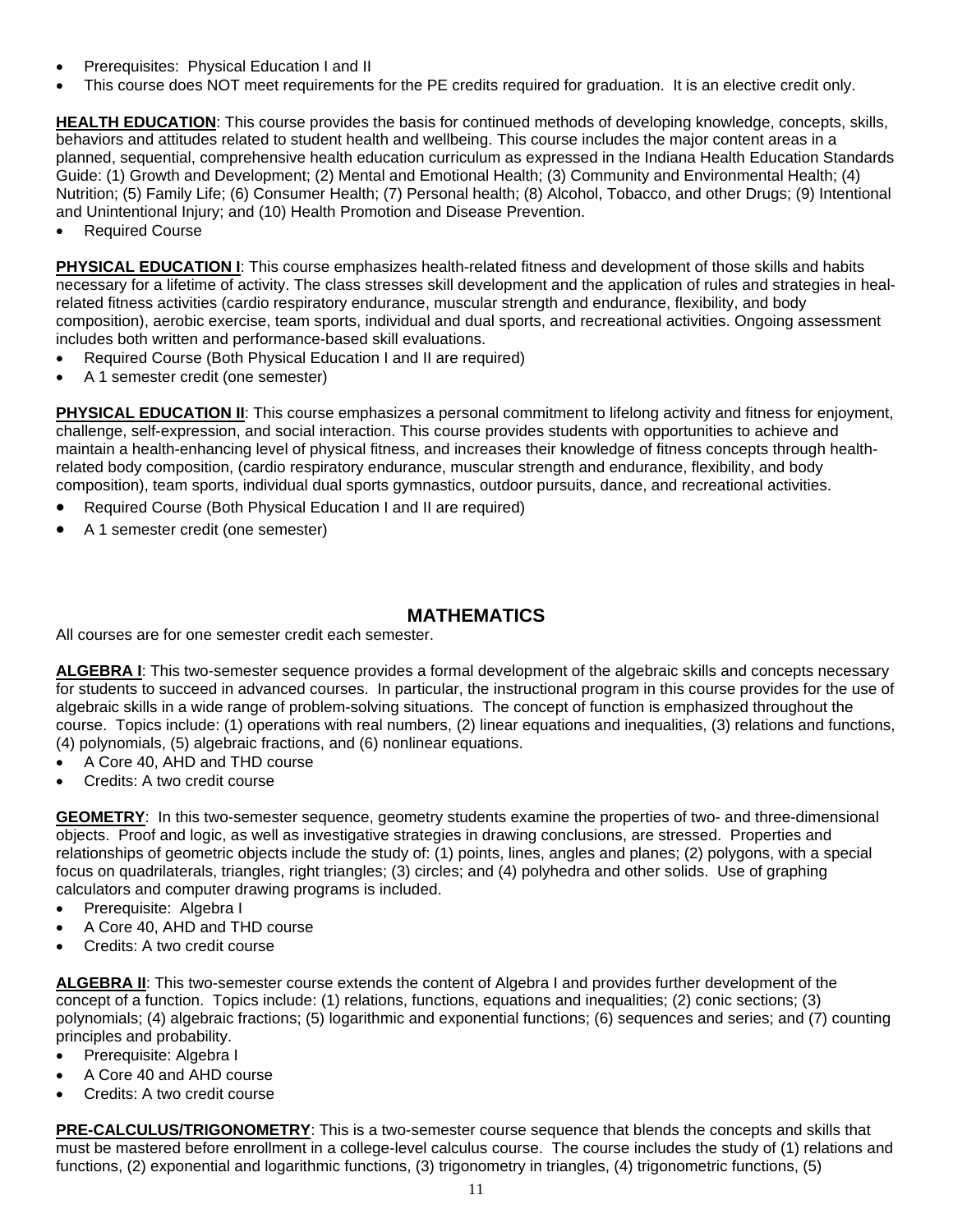trigonometric identities and equations, (6) polar coordinates and complex numbers, (7) sequences and series and (8) data analysis.

- Prerequisites: Algebra II and Geometry
- A Core 40, AHD and THD course
- Credits: A two credit course

**CALCULUS AP AB**: A two semester course sequence which provides students with the content established by the College Board. Topics include: (1) functions, graphs, and limits, (2) derivatives, and (3) integrals. The use of graphing technology is required.

- Prerequisite: Pre-Calculus
- A Core 40, AHD and THD course
- Credits: A two credit course

**MATH LAB:** Mathematics Lab provides students with individualized instruction designed to support success in completing mathematics coursework aligned with *Indiana's Academic Standards for Mathematics*.

- This course does **not** meet mathematics credit requirements for graduation.
- This course may be offered for one to eight elective mathematics credits.
- You **must have a math teacher recommendation** to register for math lab.

**STATISTICS AP:** In this class, we will learn different methods of gathering and evaluating statistical data. We will also take the tools we acquire and apply them to real life situations. This course examines both descriptive statistics and inferential statistics. We will use graphing calculators, spreadsheets, and statistical software to analyze data. We will use different methods of simulation to simplify real life situations so we may more easily explore them. Additionally, experiment design and sampling methods will be studied with an emphasis on the importance of randomization.

- Prerequisite: Algebra II
- A Core 40, AHD and THD course
- Credits: A two credit course

## **MEDIA**

All courses are for one semester elective credit unless otherwise noted.

**TV BROADCASTING**: Emphasis will be placed on career opportunities, production, programming, announcing, broadcast equipment operation, news, broadcast regulations and laws, station organization, technical, and oral and written communication, and listening skills. Students will learn how to produce video projects. Students will produce a weekly program called "NEWS IN A FLASH" done in a news format and a monthly program called "15 MINUTE MAGAZINE" which is done in a more relaxed variety show style and a monthly program called "PARENTAL NEWS" which is done in a news magazine type format. Some work will need to be done outside of regular class time (i.e. setting up interviews, taping sporting events, editing of projects.) Our cable access channel 61 and the in-building video system will air productions.

## **MUSIC**

All courses are for one semester fine arts credit unless otherwise noted.

**ADVANCED BAND**: This is a performing organization for woodwinds, brass, and percussion in which students develop increasing performance skills individually and in ensemble with emphasis on the stylistic characteristics of the music studied. Full year enrollment is required for those students who desire to participate in any ISSMA or other state music events.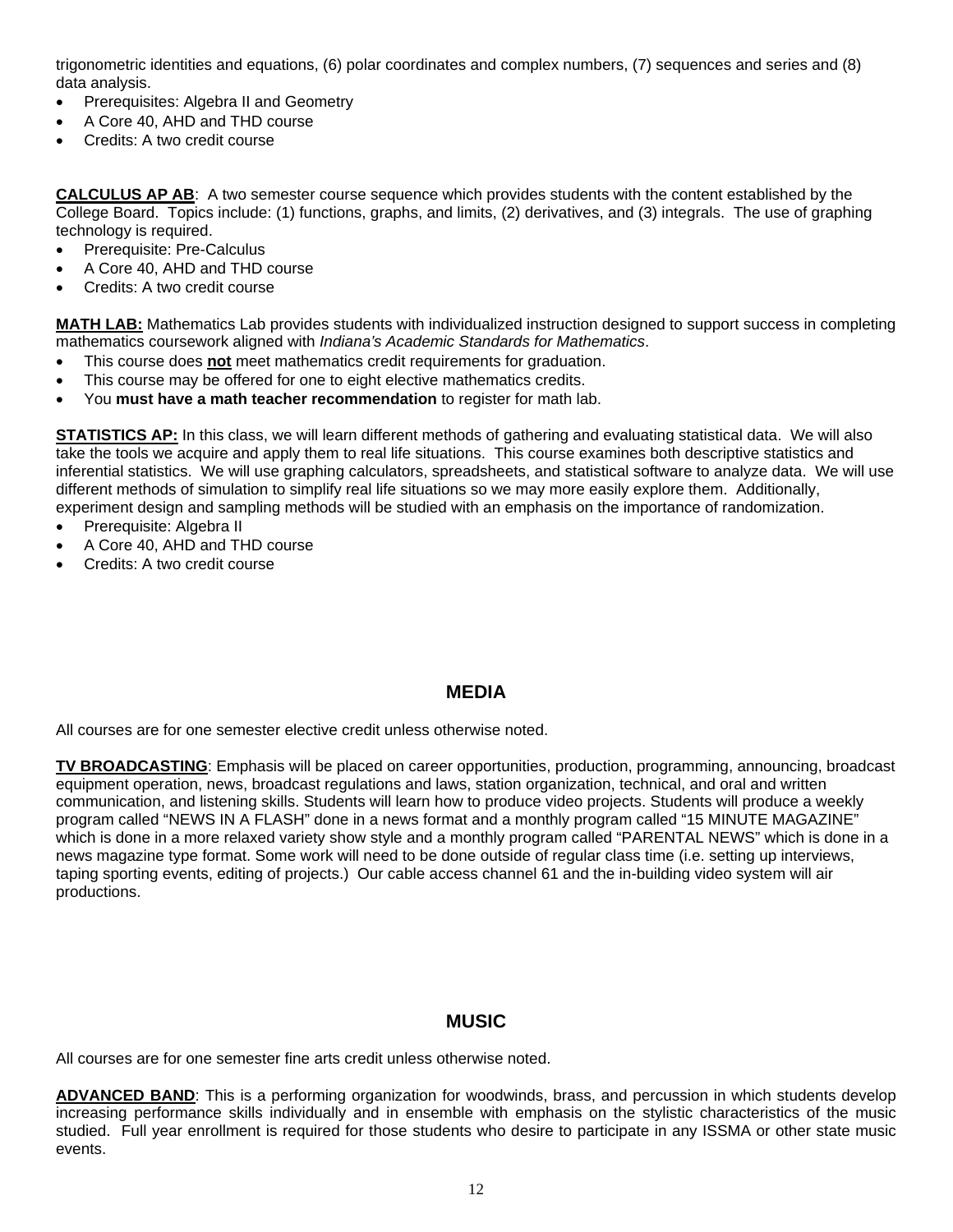**ADVANCED ORCHESTRA (Strings Only)**: This course is open to students who have attained and demonstrated advanced proficiencies on their instrument. Students should be able to perform: several keys, complex rhythm, several time signatures, and advanced bowing techniques. The string orchestra performs standard repertoire, jazz, and rock (on electric instruments). The nine national standards are incorporated in the course to develop comprehensive musicianship. All members are required to participate in all scheduled concerts and performances. Full year enrollment is required for those students wishing to participate in ISSMA events, All-State Orchestra, and youth orchestras.

**ADVANCED CHOIR**: The purpose of the high school choir is to provide students with the opportunity to sing vocally in a group and to improve their singing ability. Emphasis is placed on correct singing techniques, vocal blend, and learning to read music. National standards are incorporated into the course to develop comprehensive musicianship. The choir performs all styles of music, from classical music to jazz, and has three or four performances a year. Students are required to participate in all concerts and performances. Full year enrollment is required for those students wishing to participate in ISSMA or other state music events.

# **PUBLICATIONS**

All courses are for one semester credit. **English credit is not given for any publication course.** 

**JOURNALISM (offered Spring Semester)**: ELECTIVE CREDIT. This one-semester course includes the processes involved in the art of journalism and the profession of journalists. Topics covered include, but are not limited to, (1) news gathering, (2) reporting and writing news stories, (3) the legal and social responsibilities involved in newspaper publications, and (4) the ethics of accurate and fair reporting. Advertising design and sales, page layout and design and yearbook techniques will also be covered. Students will use computers and current desktop publishing software to produce journalistic products. Students enrolling must have solid English language skills.

**PHOTOGRAPHY**: **Offered fall semester. FINE ARTS CREDIT.** This is a one-semester course where students will create works utilizing a *digital camera* and computer graphics software to combine photography and graphic arts principles to create products for publication. In addition, students will reflect on their work, explore historical connections, write about the process and make presentations of their work. Students will work individually and in groups to find direct correlations to other disciplines and explore career options related to the media arts. Students will be required to have their own 3-megapixel digital camera. Those taking the class are expected to photograph events beyond the regular school day.

• **This is a fine arts credit. This class is not open students who have credit in Mass Media or Media Arts.** 

**STUDENT PUBLICATIONS – YEARBOOK:** ELECTIVE CREDIT. This is a *one-year class and students must plan to take both semesters*. This course provides practice in gathering and analyzing information, interviewing and note-taking for the purpose of writing, editing and publishing; the gathering, editing and preparation of digital images; and the design and preparation of page layouts for the high school yearbook. Advertising design and sales are also required. The publication will conform to the Associated Press Style book and Libel Manual. The concept of responsible journalism is also discussed. Students must have their own 3-megapixel camera.

• Pre-requisite: Journalism, Photography or permission of the instructor.

**STUDENT PUBLICATIONS - NEWSPAPER**: ELECTIVE CREDIT. A one-semester class offered each semester. This course provides the study of an practice in gathering and analyzing information, interviewing and note taking for the purpose of: (1) writing, (2) editing, (3) publishing for the high school newspaper. This course includes instruction and practice in effective journalistic writing forms and techniques as well as layout, design and typography. Representative examples of amateur and professional journalism are studied. The concept of reasonable journalism also is discussed. The publication will conform to the Associated Press Style book and Libel Manual. Computers and current desktop publishing software is used to produce the newspaper,

• Pre-requisite: Journalism, Photography or permission of the instructor.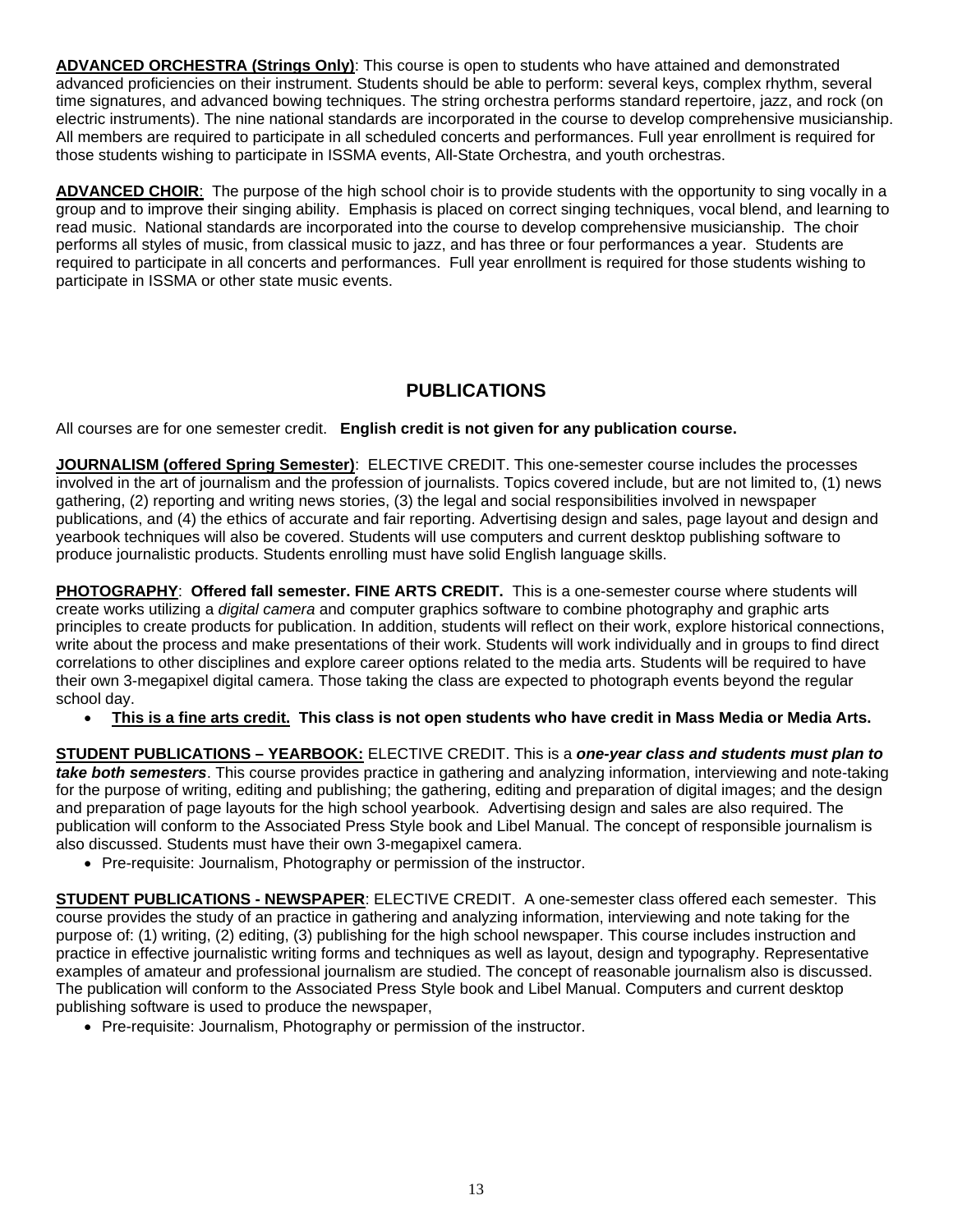# **SCIENCE**

All courses are for one semester credit unless otherwise noted.

**BIOLOGY I (L)**: Biology I is a course based on laboratory investigations that include a study of the structures and functions of living organisms and their interactions with the environment. At a minimum, students enrolled in Biology explore the structure and function of cells, cellular processes, and the interdependencies of organisms within populations, communities, ecosystems, and the biosphere. Students work with concepts, principles, and theories of the living environment. In addition, students enrolled in this course are expected to: (1) gain an understanding of the history and development of biological knowledge, (2) explore the uses of biology in various careers, and (3) investigate biological questions and problems related to personal needs and societal issues.

- Recommended Grade Level: 9-10
- Credits: A two credit course
- Fulfills the Biology requirement for the General (Class of 2010 and subsequent classes), Core 40, Core 40 with Academic Honors and Core 40 with Technical Honors diplomas
- A Career Academic Sequence or Flex Credit course

**BIOLOGY, ADVANCED PLACEMENT (L): To be offered 2011-2012.** Biology, Advanced Placement is a course based on the content established by the College Board. Topics include: (1) molecules and cells: chemistry of life, cells, cellular energetics; (2) heredity and evolution: heredity, molecular genetics, evolutionary biology; and (3) organisms and populations: diversity of organisms, structure and function of plants and animals, ecology. The major themes of the course include: science as a process, evolution, energy transfer, continuity and change, relationship of structure to function, regulation, interdependence in nature and science, technology, and society. A comprehensive description of this course can be found on the College Board AP Central Course Description web page at:

http://apcentral.collegeboard.com/apc/public/courses/descriptions/index.html

- Recommended Grade Level: 11-12
- Recommended Prerequisite: Biology I and Chemistry I, or with permission from the Science and Counseling Departments
- Credits: A two credit course
- Counts as a Science Course for the General, Core 40, Core 40 with Academic Honors and Core 40 with Technical Honors diplomas

A Career Academic Sequence or Flex Credit course

**CHEMISTRY I (L):** Chemistry I is a course based on laboratory investigations of matter, chemical reactions, and the role of energy in those reactions. Students enrolled in Chemistry I compare, contrast, and synthesize useful models of the structure and properties of matter and the mechanisms of its interactions. In addition, students enrolled in this course are expected to: (1) gain an understanding of the history of chemistry, (2) explore the uses of chemistry in various careers, (3) investigate chemical questions and problems related to personal needs and societal issues, and (4) learn and practice laboratory safety.

- Recommended Grade Level: 10-12
- Recommended Prerequisite: Algebra I
- Credits: A two credit course
- Fulfills a Chemistry I requirement for the Core 40, Core 40 with Academic Honors, Core 40 with Technical Honors or a Science Course requirement of the General Diploma
- A Career Academic Sequence or Flex Credit course

**CHEMISTRY, ADVANCED PLACEMENT (L): Offered 2010-2011.** Chemistry, Advanced Placement is a course based on the content established by the College Board. The content includes: (1) structure of matter: atomic theory and structure, chemical bonding, molecular models, nuclear chemistry; (2) states of matter: gases, liquids and solids, solutions; and (3) reactions: reaction types, stoichiometry, equilibrium, kinetics and thermodynamics. A comprehensive description of this course can be found on the College Board AP Central Course Description web page at: http://apcentral.collegeboard.com/apc/public/courses/descriptions/index.html

- Recommended Grade Level: 12
- Recommended Prerequisite: Chemistry I, Algebra II, Precalculus/Trigonometry or with permission by the Science and Counseling Departments
- Credits: A two credit course
- Counts as a Science Course for the General, Core 40, Core 40 with Academic Honors and Core 40 with Technical Honors diplomas
- A Career Academic Sequence or Flex Credit course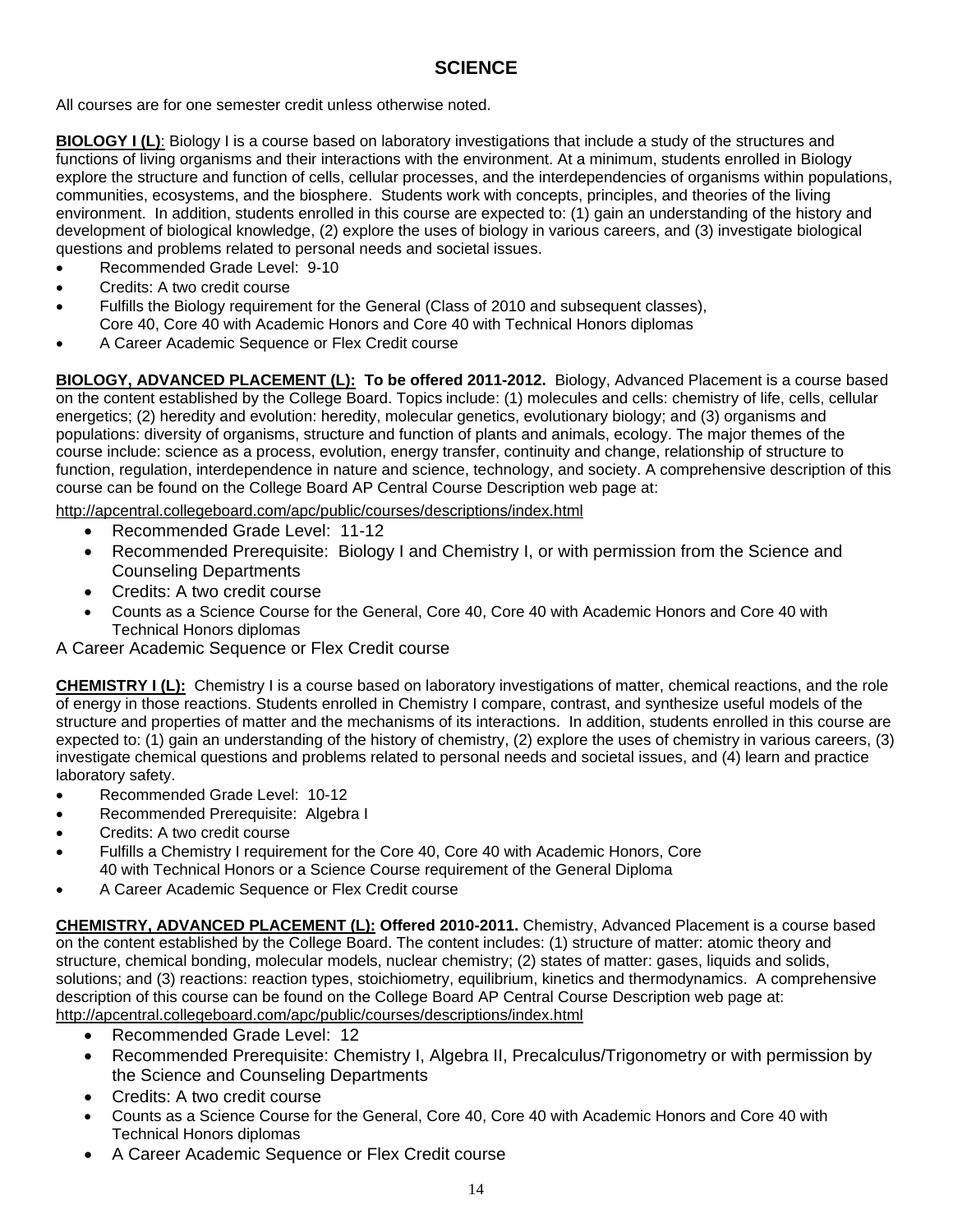**EARTH AND SPACE SCIENCE I (L): To be offered 2011-2012.** Earth and Space Science I is a course focusing on the study of the earth's layers, atmosphere, hydrosphere, and the structure and scale of the Universe. Students analyze and describe Earth's interconnected systems and examine how Earth's materials, landforms, and continents are modified across geological time. Through laboratory and field investigations, students understand the history and development of the Earth and space sciences, explore the uses of Earth and space science in various careers, and investigate Earth and space science problems concerning personal needs and community issues related to science.

- Recommended Grade Level: 9-12
- Credits: A two credit course offered every other year
- Counts as a Science Course for the General, Core 40, Core 40 with Academic Honors and Core 40 with Technical Honors diplomas
- A Career Academic Sequence or Flex Credit course
- •

**ENVIRONMENTAL SCIENCE ADVANCED (L): Offered 2010-2011.** Environmental Science, Advanced, is an interdisciplinary course that integrates biology, Earth science, chemistry, and other disciplines. Students enrolled in this course conduct in-depth scientific studies of ecosystems, population dynamics, resource management, and environmental consequences of natural and anthropogenic processes. Students formulate, design, and carry out laboratory and field investigations as an essential course component. Students completing Environmental Science, Advanced acquire the essential tools for understanding the complexities of national and global environmental systems.

- Recommended Grade Level: 11-12
- Recommended Prerequisite: Two credits in Core 40 and AHD science coursework
- Credits: A two credit course offered every other year
- Counts as a Science Course for the General, Core 40, Core 40 with Academic Honors and Core 40 with Technical Honors diplomas
- A Career Academic Sequence or Flex Credit course

**PHYSICS I (L)**: **Not currently offered.** Physics I is a laboratory-based course in which students synthesize the fundamental concepts and principles related to matter and energy, including mechanics, wave motion, heat, light, electricity, magnetism, atomic and subatomic physics. Through regular laboratory study using such quantities as velocity, acceleration, force, energy, momentum, and charge, students (1) examine the nature and scope of physics, including its relationship to other sciences and its ability to describe phenomena using physical laws, (2) describe the history of physics and its role in the birth of technology, (3) explore the uses of its models, theories, and laws in various careers, and (4) investigate physics questions and problems related to personal needs and societal issues.

- Recommended Grade Level: 11-12
- Recommended Co-requisite: Successful Completion of Algebra II and currently enrolled in Pre-Calculus
- Credits: A two credit course
- Counts as a Science Course for the General, Core 40, Core 40 with Academic Honors and Core 40 with Technical Honors diplomas
- A Career Academic Sequence or Flex Credit course

**PHYSICS B, ADVANCED PLACEMENT (L): Offered 2010-2011.** Physics B, Advanced Placement is a course based on content established by the College Board that is the equivalent of a terminal, one year college physics course. AP Physics B should provide instruction in each of the content areas (1) Newtonian Mechanics (35%); (2) Fluid Mechanics and Thermal Physics (15%); (3) Electricity and Magnetism (25%); (4) Waves and Optics (15%); and (5) Atomic and Nuclear Physics (10%). A comprehensive description of this course can be found on the College Board AP Central Course Description web page at:

http://apcentral.collegeboard.com/apc/public/courses/descriptions/index.html

- Recommended Grade Level: 12
- Recommended Prerequisite: Physics I, Pre-Calculus/Trigonometry or with permission by the Science and Counseling **Departments**
- Credits: A two credit course
- Counts as a Science Course for the General, Core 40, Core 40 with Academic Honors and Core 40 with Technical Honors diplomas
- A Career Academic Sequence or Flex Credit course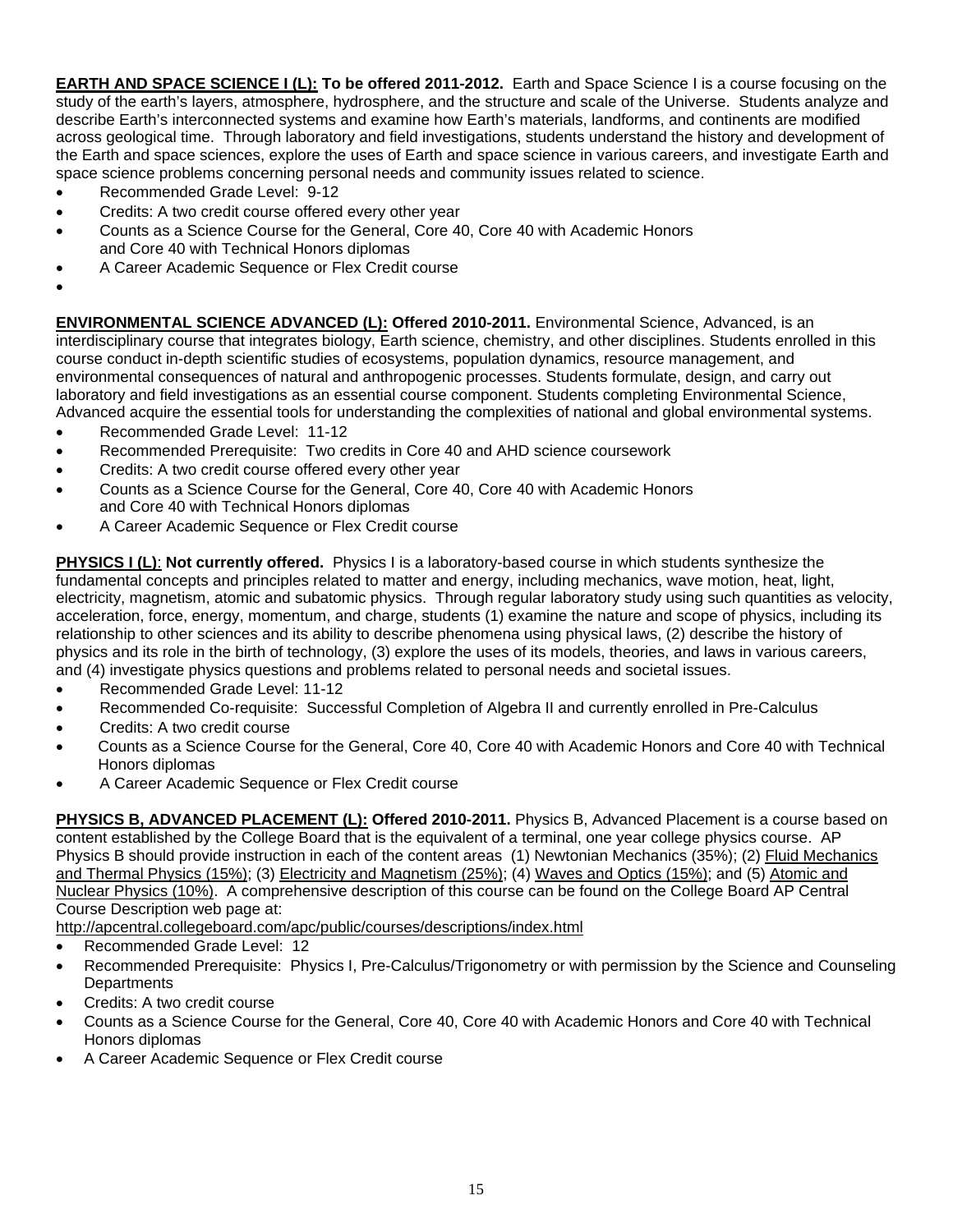# **SOCIAL STUDIES**

All courses are for one semester credit unless otherwise noted.

**CURRENT PROBLEMS, ISSUES AND EVENTS: Offered Spring 2011.** Current Problems, Issues and Events provide opportunities to apply techniques of investigation and inquiry to the study of significant problems or issues. Students develop competence in:

(1) recognizing cause and effect relationships, (2) recognizing fallacies in reasoning and propaganda devices, (3) synthesizing knowledge into useful patterns, (4) stating and testing hypotheses, and (5) generalizing based on evidence. Problems or issues selected should have contemporary historical significance and should be studied from the viewpoint of the social science disciplines. Community service programs, such as internships or other service experiences within the community, might be included.

- This course is an elective course that may be taken by students in grades 9-12.
- One semester class
- A Core 40, AHD and THD course

**ECONOMICS:**Economics is the social studies course that examines the allocation of scarce resources and their alternative uses for satisfying human wants. This course analyzes the economic reasoning used as consumers, producers, savers, investors, workers, voters, and government agencies make decisions. Key elements of the course include a study of scarcity and economic reasoning, supply and demand, market structures, the role of government, national income determination, money and the role of financial institutions, economic stabilization, and trade. Students will explain that because resources are limited, people must make choices in all aspects of daily life and demonstrate understanding of the role that supply, demand, prices, and profits play in a market economy. Students will examine the functions of government in a market economy and study market structures, including the organization and role of businesses. Students will understand the role of economic performance, money, stabilization policies, and trade of the United States. While the economic way of thinking involves scientific tools and techniques, economics remains a social science, which endeavors to systematically study the behavior of people, institutions, and societies.

- Recommended for Juniors/Seniors
- A Core 40, AHD and THD course
- One semester required for graduation

**UNITED STATES GOVERNMENT:** United States Government provides a framework for understanding the purposes, principles, and practices of constitutional representative democracy in the United States of America. Responsible and effective participation by citizens is stressed. Students will understand the nature of citizenship, politics, and government when they understand their rights and responsibilities as citizens and be able to explain how those rights and responsibilities as citizens are part of local, state, and national government in the United States today. Students examine how the United States Constitution protects individual rights and provides the structures and functions for the various levels of government affecting their lives. Students will also analyze how the United States government interacts with other nations and evaluate the United States' role in world affairs. Students inquire about American government through primary and secondary sources and articulate, evaluate, and defend positions on political issues with sound reasoning and evidence. As a result, students can explain the roles of citizens in the United States and the participation of individuals and groups in government, politics, and civic activities, recognize the need for civic and political engagement of citizens, and exercise rights and responsibilities in order to preserve and improve their civil society and constitutional government.

- Recommended for Juniors/Seniors
- A Core 40, AHD and THD course
- One semester required for graduation

**MACROECONOMICS AP**: **Offered Spring 2011.** Macroeconomics, Advanced Placement is a course that provides students with the content established by the College Board. Topics include: (1) Basic economic concepts, (2) measurement of economic performance, (3) national income and price determination, (4) economic growth, and (5) international finance, exchange rates, and balance of payments.

- Recommended for Juniors/Seniors.
- A Core 40 and AHD course

**PSYCHOLOGY**: **Offered Fall 2010.** Psychology is the scientific study of mental processes and behavior. The Standards have been divided into six content areas. These areas include: Scientific Methods, Developmental, Cognitive, Personality, Assessment and Mental Health, Socio-cultural and Biological Bases of Behavior. In the Scientific Methods area, research methods and ethical considerations are discussed. Developmental psychology takes a life span approach to physical, cognitive, language, emotional, social, and moral development. Cognitive aspects of psychology focuses on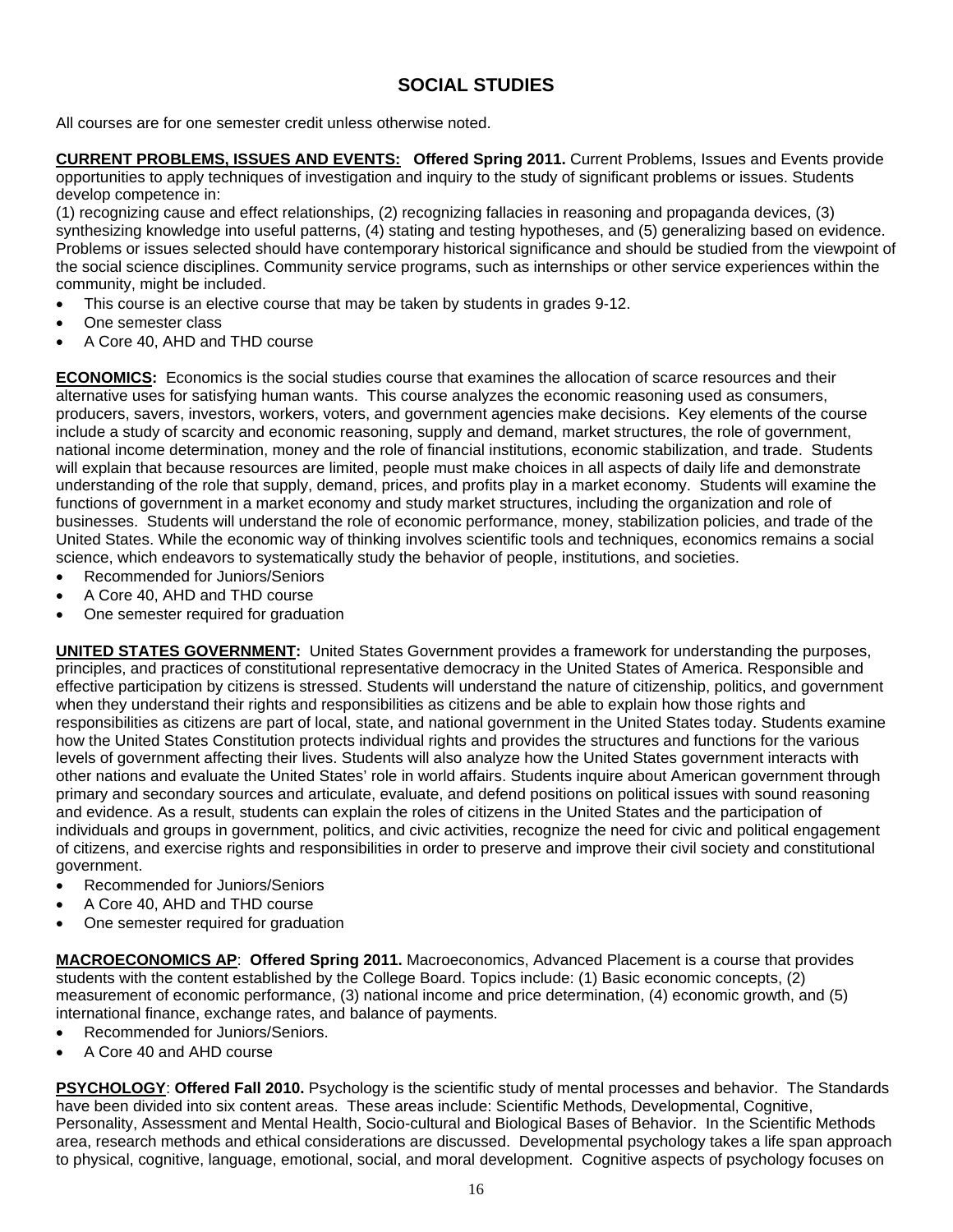learning, memory, information processing, and language. Personality, Assessment and Mental Health topics include psychological disorders, treatment, personality, and assessment. Socio-cultural dimensions of behavior including topics such as conformity, obedience, perceptions, attitudes, and the influence of the group on the individual. The Biological Bases focuses on the way the brain and nervous system functions, including topics such as sensation, perception, motivation, and emotion.

- This course is an elective course that may be taken by students in grades 9-12.
- A Core 40, AHD and THD course

**PSYCHOLOGY, ADVANCED PLACEMENT: Offered Spring 2011**. Psychology, Advanced Placement is a course that provides students with the content established by the College Board. Topics include: (1) history and approaches, (2) research methods, (3) biological bases of behavior, (4) sensation and perception, (5) states of consciousness, (6) learning, (7) cognition, (8) motivation and emotion, (9) developmental psychology, (10) personality, (11) testing and individual differences, (12) abnormal psychology, (13) treatment of psychological disorders, and (14) social psychology.

- Prerequisite: Psychology or permission of the teacher
- A Core 40, AHD and THD course
- A one-credit course
- Recommended for Juniors and Seniors

**TOPICS IN HISTORY: 20th CENTURY: Offered Fall 2010.** Topics in History provide students with studies of specific historical eras, events, or concepts in 20<sup>th</sup> Century. The development of historical research skills using primary and secondary sources is emphasized. The course focuses on one or more topics or themes related to the United States. Examples might include such topics as: (1) twentieth-century conflict, (2) the American West, (3) the history of the United States Constitution, and (4) democracy in history.

- This course is an elective course that may be taken by students in grades 9-12.
- A Core 40, AHD and THD course

**UNITED STATES HISTORY:** United States History is a two-semester course, which builds upon concepts developed in previous studies of American history. Students in this course are expected to identify and review significant events, persons, and movements in the early development of the nation. After providing such a review, the course gives major emphasis to the interaction of key events, persons, and groups with political, economic, social, and cultural influences on state and national development in the late nineteenth, twentieth, and early twenty-first centuries. Students are expected to trace and analyze chronological periods and examine the relationship of significant themes and concepts in Indiana and United States history. They are expected to develop skills and processes of historical thinking and inquiry that involve chronological thinking, comprehension, analysis and interpretation, and research that uses primary and secondary sources found at local and state historic sites, museums, libraries, and archival collections, including electronic sources. Opportunities are given to develop inquiry skills by gathering and organizing information from primary source material and a variety of historical and contemporary sources, accounts, and documents that provide diverse perspectives. Investigation of themes and issues includes cultural pluralism and diversity of opinion in American society. Students should exercise their skills as citizens in a democratic society by engaging in problem solving and civic decision-making in the classroom, school, and community setting.

- Recommended for the sophomore year
- Recommended: take World Geography the freshman year to prepare for United States History and World History.
- A Core 40, AHD and THD course
- Standards written for a typical, two-semester course
- Two semesters required for graduation

**WORLD GEOGRAPHY:** World Geography is a two-semester course that provides an opportunity to study the interaction of humans and their environments in a world setting. Students study global patterns of physical (natural) and cultural (human) characteristics, including earth/sun relationships, atmospheric and oceanic circulation, landforms, climate, vegetation, population, economic activity, political structures, culture, cultural diffusion, and international and interregional links. They use maps, graphs, and technology, such as geographic information systems (GIS) to establish spatial relationships: the interaction of two or more physical and cultural characteristics within a designated place, area, or region. Historical trends and events provide a context for understanding cultural change. Countries and regions selected for study include examples from each continent. Students are expected to apply knowledge of geographic concepts to research, inquiry, and participatory processes. Geographic concepts that guide the course follow the Five Themes of Geography and the Six Basic Elements of the National Geography Standards. The Five Themes of Geography are Location, the Characteristics of Place, Human/Environment Interaction, Movement between Places and Regions. The Six Elements of the National Geography Standards are: (1) The World in Spatial Terms, (2) Places and Regions, (3) Physical Systems, (4) Human Systems, (5) Environment and Society, and (6) The Uses of Geography.

This course is an elective course that may be taken by students in grades 9-12 for one or two semesters.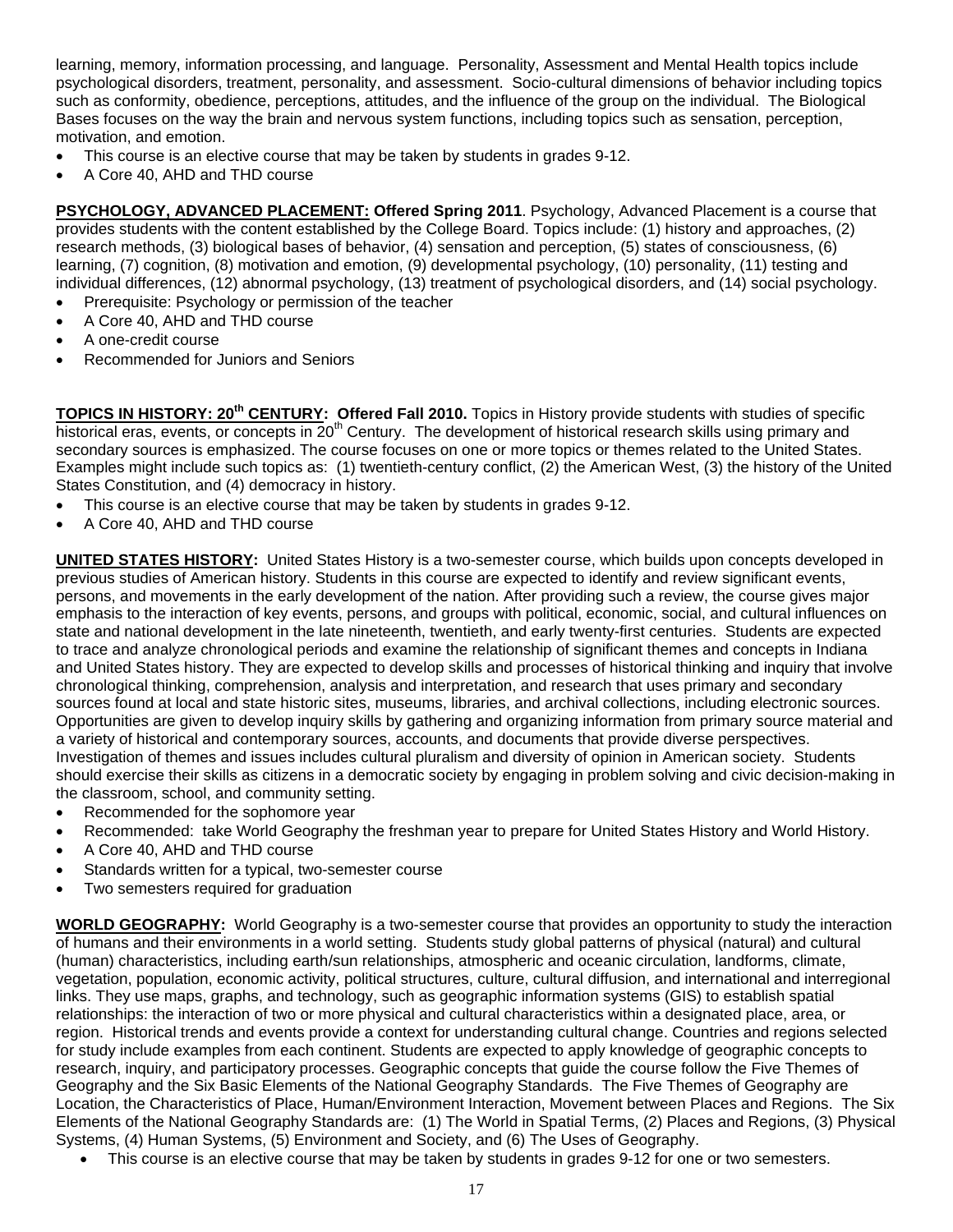- Highly recommended for freshmen to prepare for future social studies courses
- A Core 40, AHD and THD course

**WORLD HISTORY AND CIVILIZATION:** World History is a two-semester course. It emphasizes events and developments in the past that greatly affected large numbers of people across broad areas of the earth and that significantly influenced peoples and places in subsequent eras. Some key events and developments pertain primarily to particular people and place; others, by contrast, involve transcultural interactions and exchanges between various peoples and places in different parts of the world. Students are expected to practice skills and processes of historical thinking and inquiry that involve chronological thinking, comprehension, analysis and interpretation, research, issuesanalysis, and decision-making. They are expected to compare and contrast events and developments involving diverse peoples and civilizations in different regions of the world. Students are expected to examine examples of continuity and change, universality and particularity, and unity and diversity among various peoples and cultures from the past to the present. Finally, students are expected to apply content knowledge to the practice of thinking and inquiry skills and processes. There should be continuous and pervasive interactions of processes and content, skills and substance, in the teaching and learning of history.

- This is a required course.
- Recommended for juniors.
- A Core 40, AHD and THD course
- Standards are written for a typical, two-semester course

# **STUDY SKILLS**

All courses are for one semester credit.

**STUDY SKILLS**: Students will develop skills to retrieve, organize, and express information in ways that support success in other credit-bearing courses based on individual needs.

• Prerequisite: Recommendation by the Case Conference Committee in the special education Individualized Education Program

# **WORLD LANGUAGE**

All world language courses are full year sequences and are for one semester credit each semester.

**SPANISH I:** The course is structured to expand the students' Spanish language speaking, listening, reading, writing and thinking skills, while broadening their understanding of grammatical structures, verb tenses and grade-level vocabulary. Furthermore, the course provides authentic opportunities to negotiate and polish the language in appropriate social situations. The course also introduces a variety of Spanish literary works and cinema in order to acquire a better understanding of cultural and social practices of the Spanish language. The course is conducted primarily in Spanish.

Within this context, the course provides students with opportunities to:

- respond to and give oral directions and commands and to make routine requests in the classroom and in public places;
- understand and use appropriate forms of address in courtesy expressions and be able to tell about daily routines and events;
- ask and answer simple questions and participate in brief guided conversations related to their needs and interests;
- read isolated words and phrases in a situational context, such as menus, signs, and schedules;
- comprehend brief written directions and information;
- read short narrative texts on simple topics; and
- write familiar words and phrases in appropriate contexts and respond in writing to various stimuli;
- learn about nonverbal communication, such as gestures and body language;
- learn about awareness of current events in the cultures;
- study the major holidays and geographical features of the countries being studied;
- learn greeting and leave taking behaviors in a variety of social situations;
- learn the appropriate way to respond to introductions and use courtesy behaviors; and
- the appropriate etiquette in a variety of social settings;
- express likes and dislikes in regards to a variety of topics; and
- discuss what they and other people do using the present tense.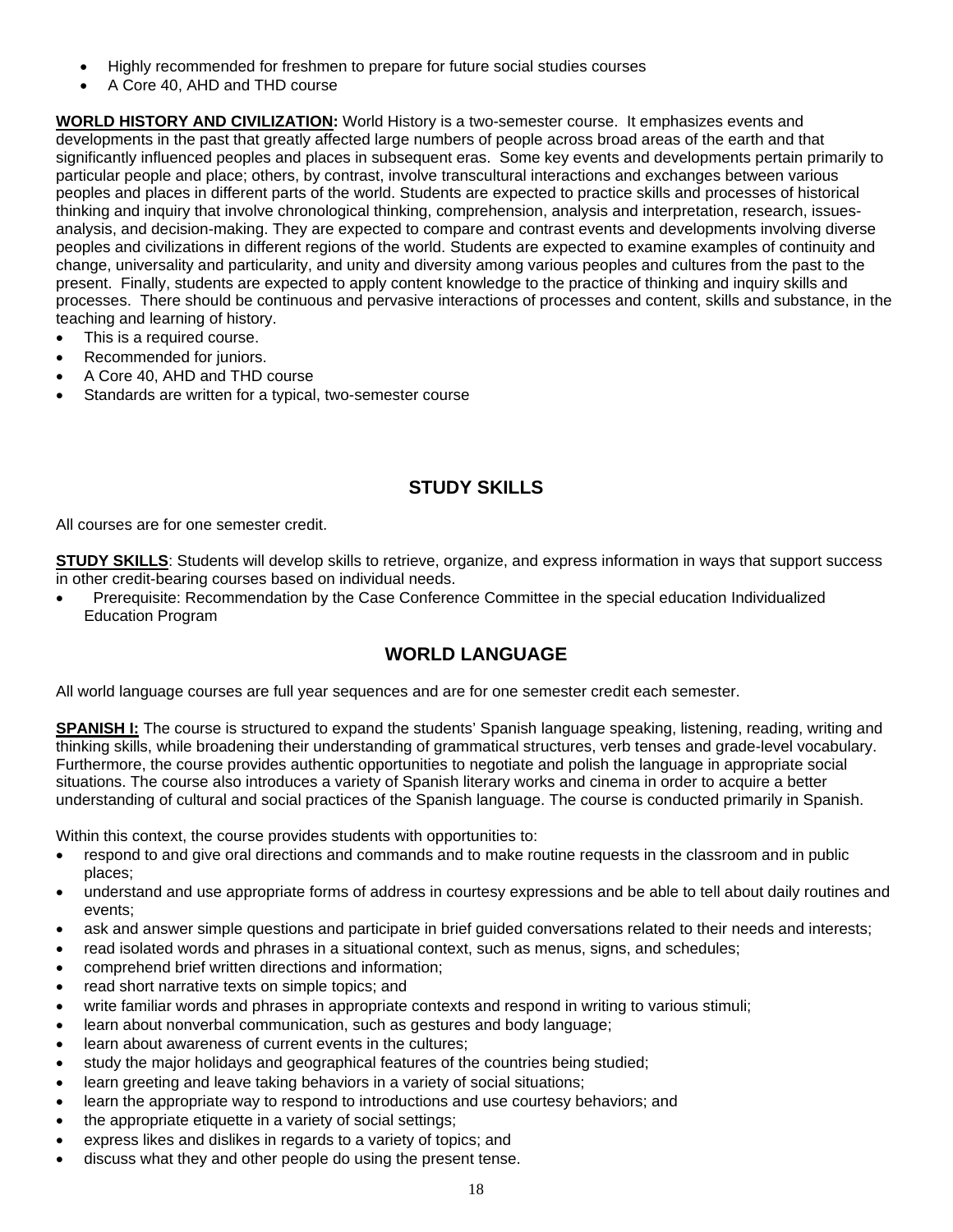# **Prerequisite: Successful completion of 8th Grade Middle School Spanish.**

A Core 40, AHD and THD course

A two credit course based on Indiana's Academic Standards for Level I World Languages

**SPANISH II:** This course is structured to continue developing the students' Spanish language speaking, listening, reading, writing and thinking skills, while expanding their understanding of grammatical structures, verb tenses and gradelevel vocabulary. Furthermore, the course provides authentic opportunities to negotiate and polish the language in appropriate social situations. The course also examines contemporary Spanish literary works and cinema in order to acquire a better understanding of cultural and social practices of the Spanish language. The course is conducted primarily in Spanish.

Within this context, the course provides students with opportunities to:

- ask and answer questions regarding routine activities;
- participate in conversations on a variety of topics;
- relate a simple narrative about a personal experience or event;
- interact in a variety of situations to meet personal needs, such as asking permission, asking for or responding to an offer of help, and expressing preferences pertaining to everyday life;
- understand main ideas and facts from simple texts over familiar topics;
- read aloud with appropriate intonation and pronunciation;
- write briefly in response to given situations, for example postcards, personal notes, phone messages, and directions, as well as write letters using culturally appropriate format and style, and short personal essays;
- become familiar with major geographical features, historical events, and political structures of the country or countries being studied; and
- become familiar with different aspects of the culture, including the visual arts, architecture, literature and music, using the world language where appropriate.

## **Prerequisite: Successful completion of Spanish I or Spanish I Advanced**

A Core 40, AHD and THD course

A two credit course based on Indiana's Academic Standards for Level II World Languages

**SPANISH III:** This course is designed for students who have a strong desire to enhance and strengthen their Spanish language communicative skills (speaking, listening, reading and writing) as well as to extend their cultural knowledge. Spanish Level III will use a multi-media approach, which will include but is not limited to authentic films, internet, pod casts, classic and modern works of literature, *telenovelas* in the target language w/out subtitles, magazines, CD's, downloads from itunes, and DVD's. The course will comprise of a comprehensive review of grammatical structures and concepts, introduction of new grammatical structures and concepts, the study and practice of essay writing and the translation, analysis and discussion of authentic language text/materials. Spanish is the exclusive language of the classroom.

The goal of this course is for students to attain a high level of proficiency in the four linguistic skills (speaking, listening, reading and writing). By the end of this course students should be able to communicate in all communicative modes (interpersonal, interpretive and presentational) at or near a proficient level. All four-language skills will be practiced every day through the context of the themes and functions evident in the daily classroom conversation, daily journal entries, Spanish grammar book, Advanced Spanish Reader, various literary works, authentic texts and film, and other supplemental texts and authentic materials. This course is conducted primarily in Spanish during introductory grammar lessons and exclusively in Spanish during all other forms of classroom discussion and interaction.

Within this context, the course provides students with opportunities to:

- respond to factual and interpretive questions and interact in a variety of social situations, such as expressing regrets, condolences, and complaints, and using more than rote memory formula phrases;
- read for comprehension from a variety of authentic materials, such as advertisements in newspapers and magazines, and cartoons and personal correspondence;
- read short literary selections of poetry, plays, and short stories;
- complete authentic forms and documents and take notes that require familiar vocabulary and structures;
- write paraphrases, summaries, and brief compositions; and
- describe different aspects of the culture, using the world language where appropriate, including: (1) major historical events, (2) political structures, (3) value systems, (4) visual arts, (5) architecture, (6) literature, and (7) music.

## **Prerequisites: Successful completion of Spanish I or Spanish I Advanced and Spanish II**

A Core 40, AHD and THD course

A two credit course based on Indiana's Academic Standards for Level III World Languages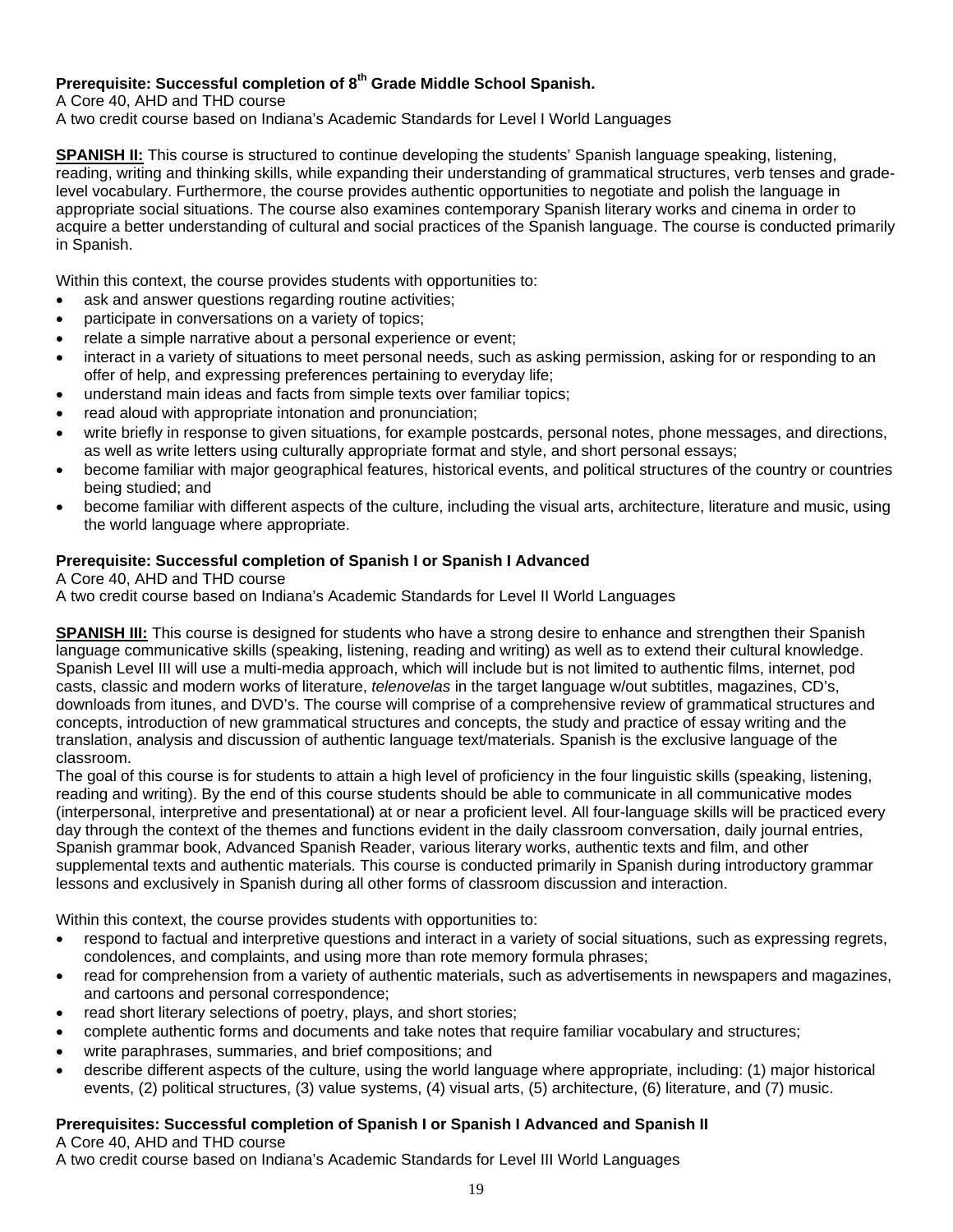**SPANISH LANGUAGE, Advanced Placement:** This course is designed for students who have a strong desire to continue enhancing and strengthening their Spanish language communicative skills (speaking, listening, reading and writing) as well as to extend their cultural knowledge, and successfully complete the Spanish Language Advanced Placement Examination.

Advanced Placement Spanish will use a multi-media approach, which will include but is not limited to authentic films, internet, pod casts, classic and modern works of literature, *telenovelas* in the target language w/out subtitles, magazines, CD's, downloads from itunes, and DVD's. The course will comprise of a comprehensive review of grammatical structures and concepts, conversation tables, the study and practice of essay writing and the translation, analysis and discussion of authentic language text/materials in order to enable students to succeed in attaining a high level of language competency/proficiency on the Spanish Language Advanced Placement Exam. Spanish is the exclusive language of the classroom.

The goal of this course is for students to attain a high level of proficiency in the four linguistic skills (speaking, listening, reading and writing) as well as to succeed on the Spanish Language Advanced Placement Exam. By the end of this course students should be able to communicate in all communicative modes (interpersonal, interpretive and presentational) at the level of a proficient student enrolled in a 3<sup>rd</sup>-year Spanish language college course. All fourlanguage skills will be practiced every day through the context of the themes and functions evident in the daily classroom Spanish conversation and discussion, daily journal entries, authentic materials presented by students various Spanish textbooks, Spanish AP® Text, Advanced Spanish Reader, various literary works, authentic texts and films, Spanish AP® practice tests and studies, and other supplemental texts and materials. This course is conducted exclusively in Spanish.

Within this context, the course provides students with opportunities to:

- partake in informal discussions;
- present information to a group of students, and teach parts of class;
- interview others:
- converse and debate;
- give professional reports;
- participate in literature discussions;
- listen to a variety of authentic spoken language;
- listen for certain vocabulary words and grammatical structures and concepts;
- listen to a variety of native speakers from different countries (understanding different accents);
- interpret spoken script from Spanish to English and English to Spanish;
- partake in both discussions and conversations that require both listening and speaking;
- complete a variety of writings;
- respond to factual and interpretive questions, interact in complex social situations, and express opinions and make judgments;
- give presentations on cultural topics including: (1) traditions, (2) historical and contemporary events, and (3) major historical and artistic figures;
- paraphrase or restate what someone else has said;
- read for comprehension from a variety of longer authentic materials, such as newspapers and magazine articles, novels, and essays, as well as make judgments about what is read;
- write well-organized compositions on a given topic:
- be aware of the relationship between various art forms in at least one major historical period;
- be aware of the major literary, musical, and artistic periods and genres of at least one of the cultures in which Spanish is spoken; and
- be able to adjust speech appropriate to the situation and audience.

Upon successful completion of the course, students are expected to take the Spanish Language Advanced Placement Exam if the exam can be administered to the student free of charge.

### **Prerequisites: Successful completion of Spanish I, Spanish II, and Spanish III**

## A Core 40, AHD, and THD course

A two credit course based on Indiana's Academic Standards for AP® World Languages